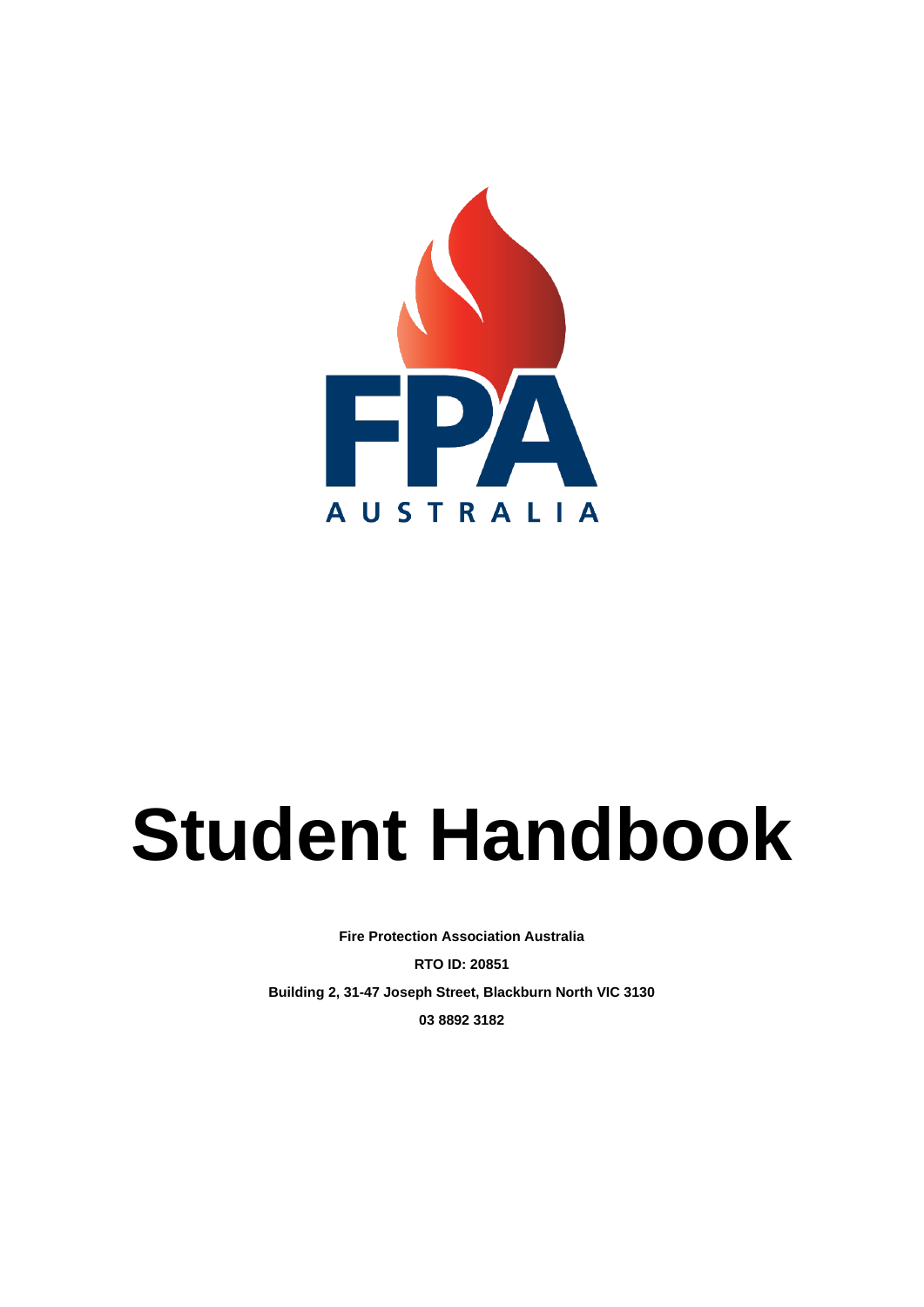This page is intentionally blank.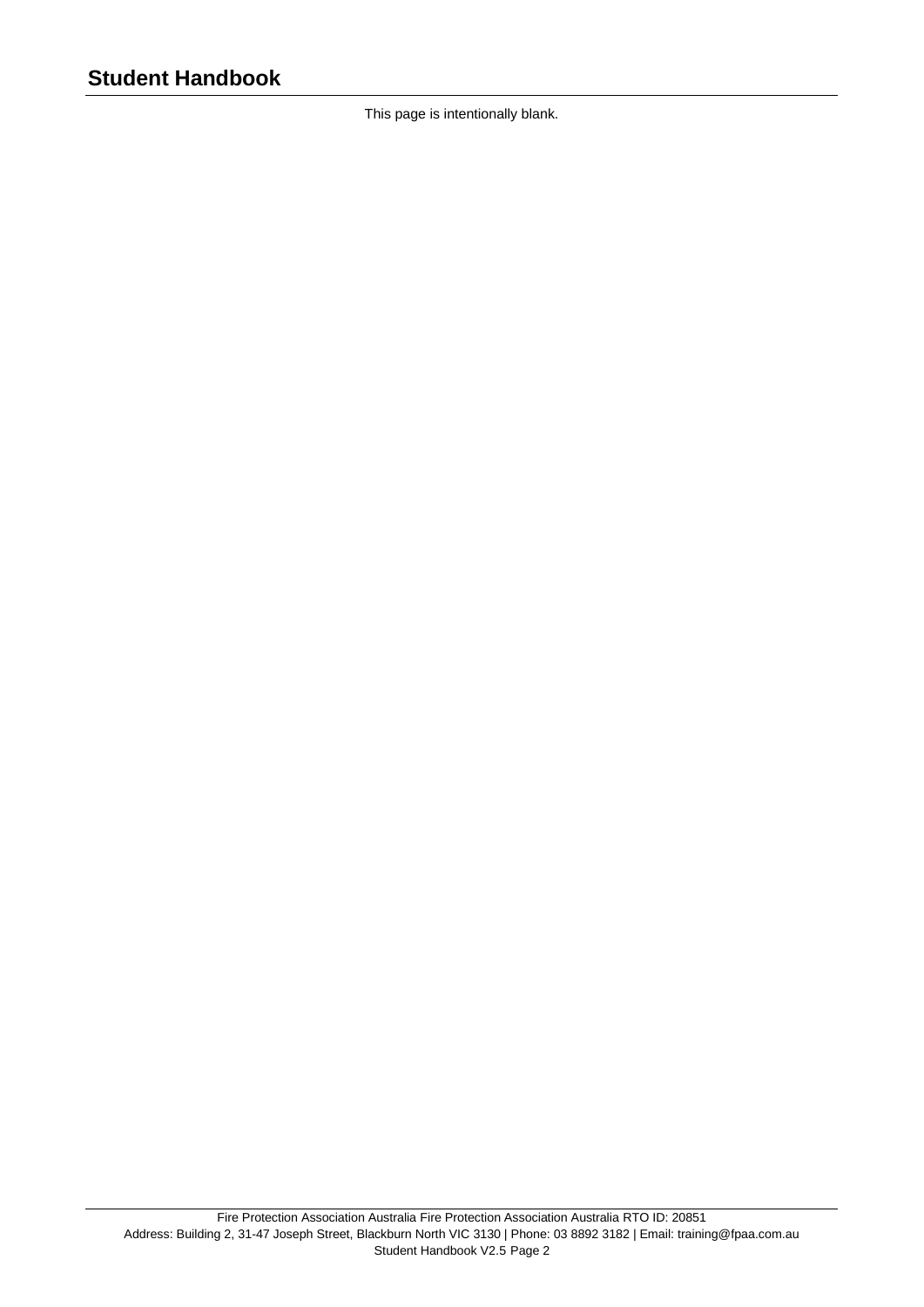# <span id="page-2-0"></span>TABLE OF CONTENTS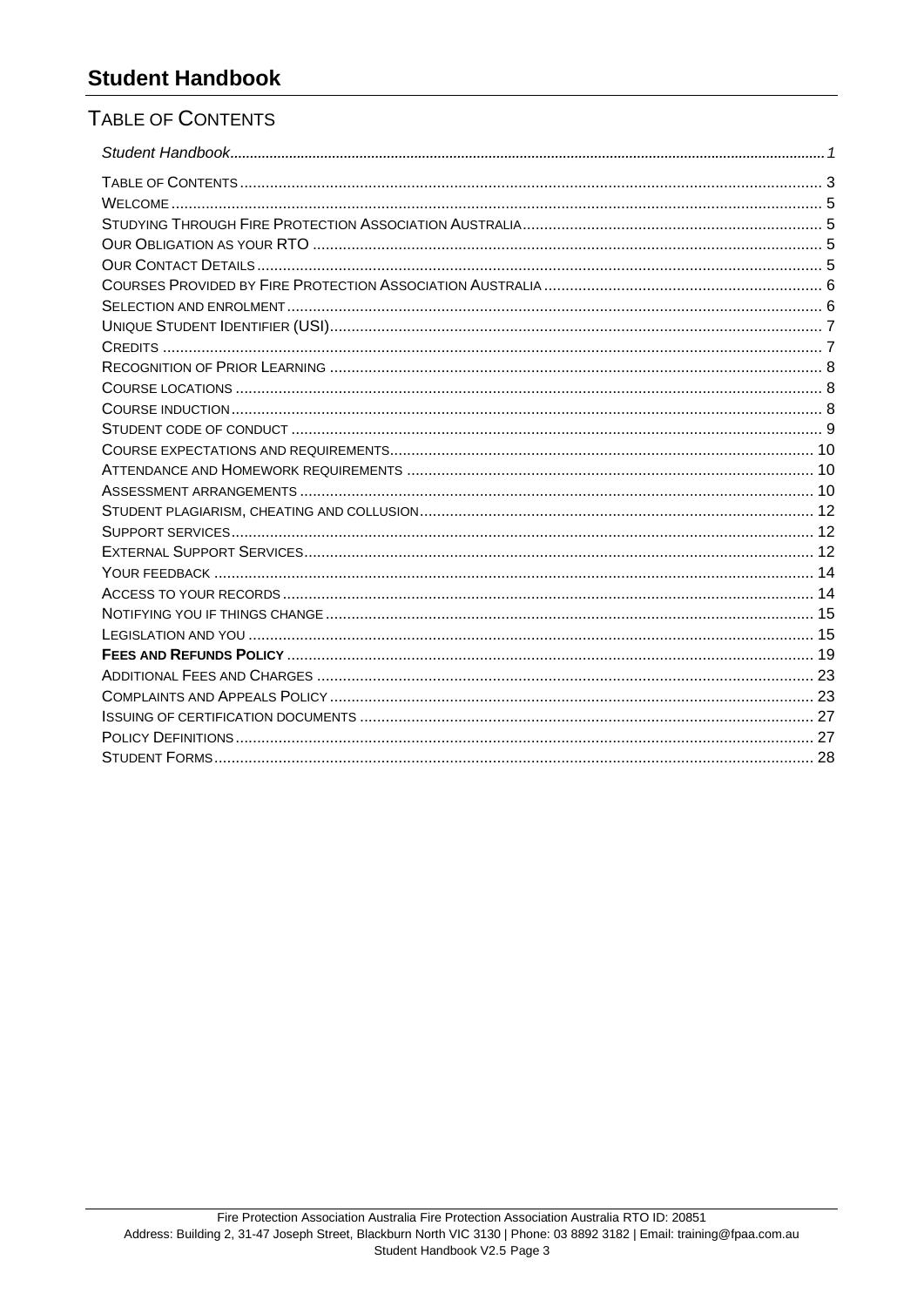This page is intentionally blank.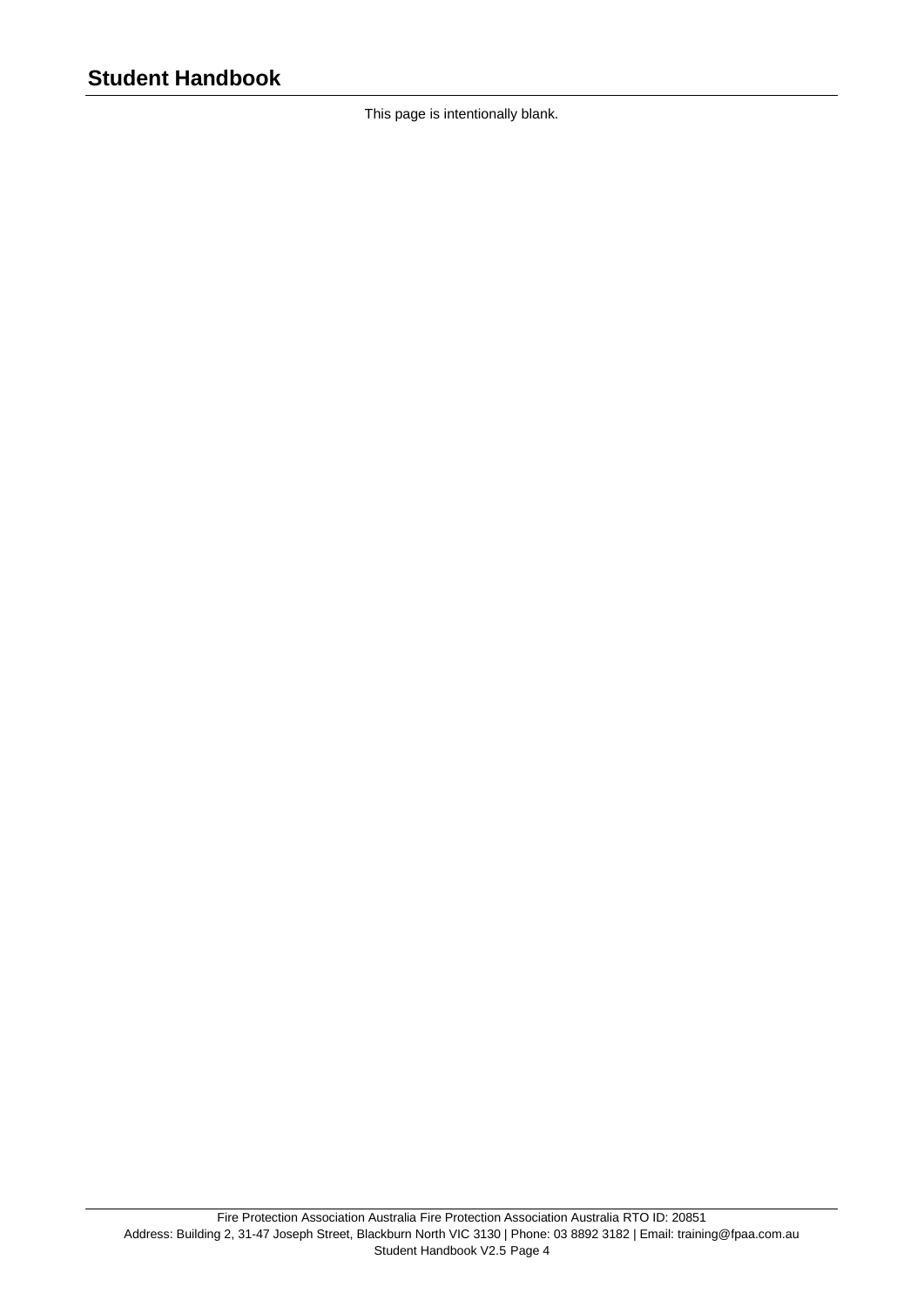## <span id="page-4-0"></span>*WELCOME*

Welcome to Fire Protection Association Australia.

We look forward to helping you develop your vocational skills and knowledge to prepare you for a rewarding career.

Purpose of this Handbook is to provide you with all the information that you need to know about studying with Fire Protection Association Australia.

## <span id="page-4-1"></span>*STUDYING THROUGH FIRE PROTECTION ASSOCIATION AUSTRALIA*

Fire Protection Association Australia aims to provide courses which are:

- **Practical**
- Informed by industry needs
- Flexible
- **Affordable**
- Delivered by friendly, professional and supportive staff

# <span id="page-4-2"></span>*OUR OBLIGATION AS YOUR RTO*

As a Registered Training Organisation (RTO) registered with Australian Skills Quality Authority (ASQA), we have an obligation to ensure the quality of the nationally recognised training and assessment we deliver. We must comply at all times with the Standards for RTOs 2015 which are part of the VET Quality Framework. To ensure compliance we have developed comprehensive internal policies, procedures and systems that guide our compliant operations and we must participate in audits with ASQA upon their request. In addition, we must ensure that any third parties that we work with who have any involvement in your training and assessment comply as well. This includes our training partners, marketing brokers and salespeople where applicable.

As the RTO we have the responsibility to issue your AQF certification documents in line with our issuance policy as outlined in this Handbook.

If at any time you feel we have not met our obligations as an RTO, you have the right to make a complaint following our Complaints and Appeals Policy outlined further on in this Handbook.

# <span id="page-4-3"></span>*OUR CONTACT DETAILS*

Address: Building 2, 31-47 Joseph Street, Blackburn North VIC 3130

Phone: 03 8892 3182

Email: training@fpaa.com.au

Office hours are 9am – 5pm Monday to Friday.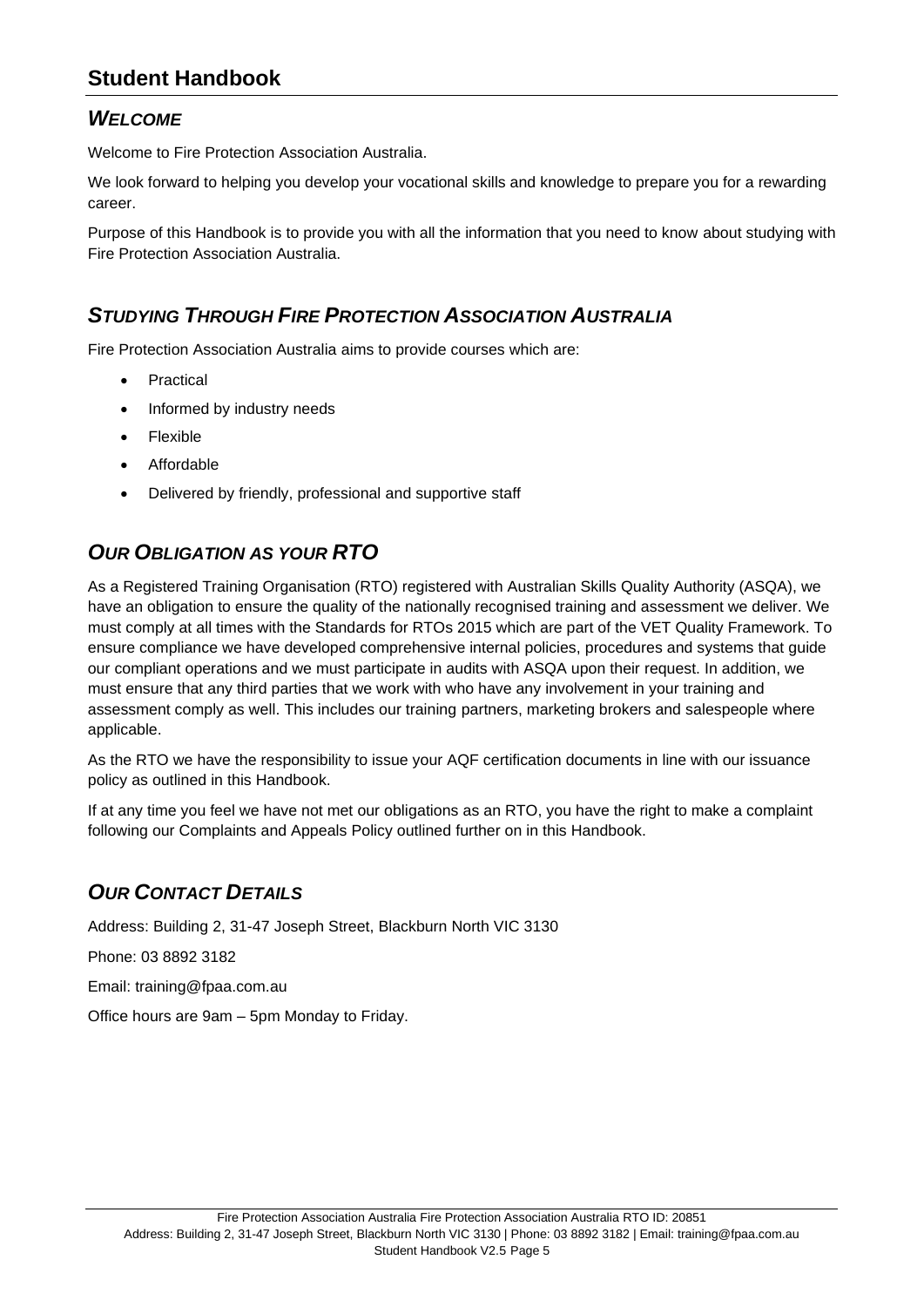## <span id="page-5-0"></span>**COURSES PROVIDED BY FIRE PROTECTION ASSOCIATION AUSTRALIA**

Fire Protection Association Australia offers the following courses, please click the link to view more information on the course page of our website:<http://www.fpaa.com.au/training/routine-service-training.aspx>

- *CPP20521 Certificate II in Fire Protection Inspection and Testing*
- *CPP30821 Certificate III in Fire Protection Inspection and Testing*

## <span id="page-5-1"></span>*SELECTION AND ENROLMENT*

Fire Protection Association Australia accepts applications from all students who meet the RTO entry requirements published on the website, and who are employed in the industry for at least 10 – 15 hours per week, and have access to a designated workplace supervisor. Further details are provided on the Workplace Enrolment Approval Form during course application. Workplace supervisor/s must be in a supervisory capacity to the student (unless the student is in a management position, a sole trader, and /or the Business Owner) and must be able to confirm students' participation in projects and demonstration of skills relating to the course. The workplace supervisor must ensure that the student has appropriate accessibility to the facilities and equipment required for the students to demonstrate competency of the student's chosen units.

Students wanting to enrol into the course who are in a management position and/or are a sole trader, and /or are the Business Owner must have access to one or more experienced practitioners who are currently working in industry and are prepared to host the student in their capacity as a Workplace Supervisor or Mentor for at least 10 – 15 hours per week. Students in this application may select multiple practitioners across multiple sites so long as the minimum hours are met. Further details are provided in the Supplementary Enrolment Form.

Applications are accepted on a monthly intake. If applications are received after the monthly intake cut off for that month, then you will be offered a place in a course starting at the next monthly intake.

To apply to enrol in a course, you must complete an Enrolment Form. If you are applying for a course that has entry requirements you will also need to provide the necessary evidence (as indicated on the Course Outline) such as verified copies of qualifications, CV or other evidence.

If you are applying for Credit, you should indicate this on your enrolment and supply certified copies of your transcripts so we can assess your application for Credit. See the section on Credits in this Handbook below. You will be contacted within 10 days to let you know the status of your application and to confirm your details.

To confirm your enrolment, you will be required to sign the Student Agreement we send you and make payment of the deposit amount indicated.

Upon approval of your application, you will be sent further information about how to get started in your course such as when and where you will need to attend, which information or course materials you need to read prior and who to contact if you have any questions.

Your course commencement date is advised in your enrolment confirmation email, and any reference to "course commencement date" and / or "commencement date" referenced herein, will be specific to this date.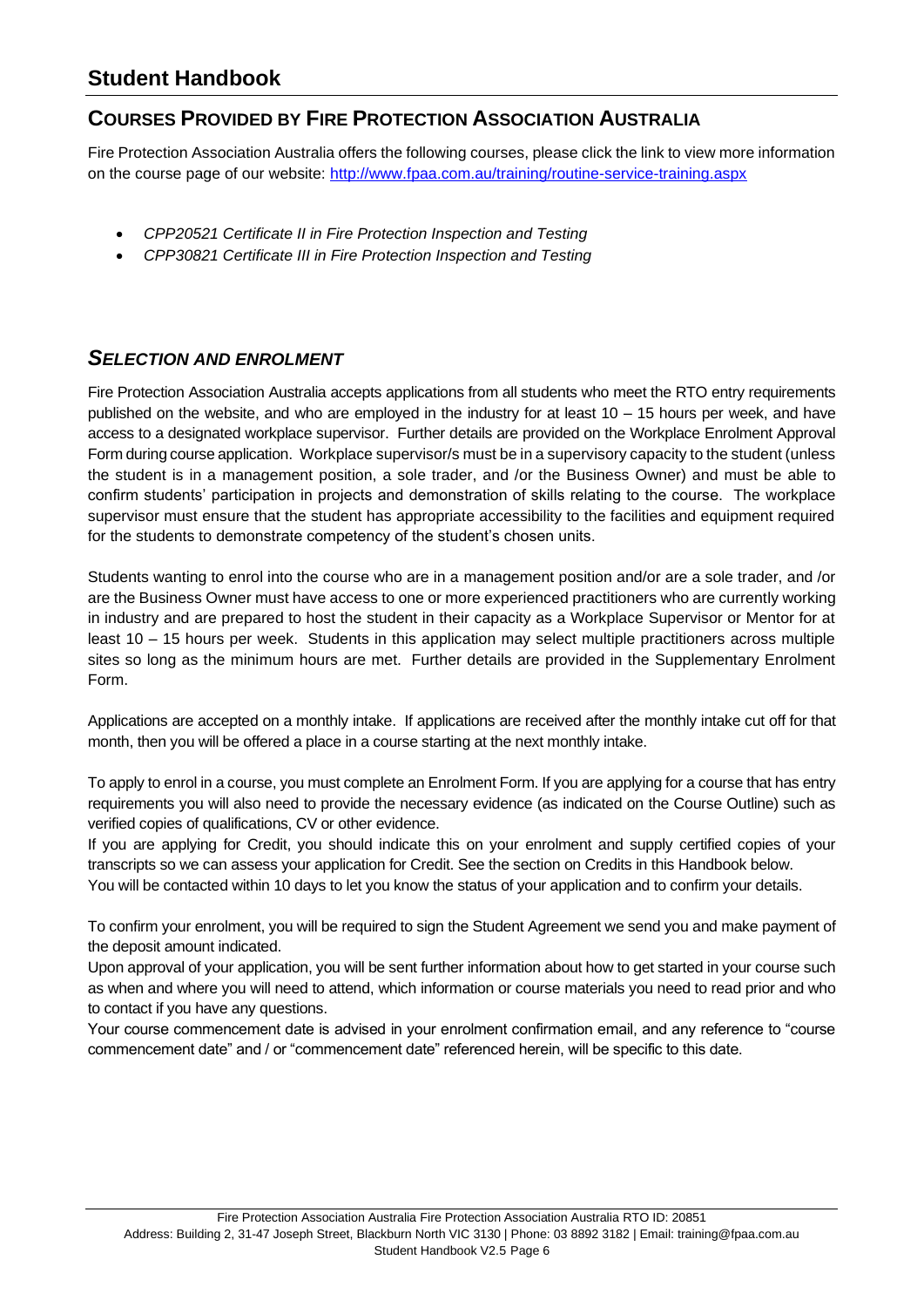# <span id="page-6-0"></span>*UNIQUE STUDENT IDENTIFIER (USI)*

**Unique Student Identifier (USI)**

A Unique Student Identifier (USI) is a reference number made up of numbers and letters that creates a lifetime record for an individual of all the nationally recognized training that has been completed. Under the Unique Student Identifiers Act 2014, all RTOs must ensure they have a valid USI for any student that enrolls in nationally recognised training from 2015. This means (unless you have an exemption issued by the USI registrar) that as a student you must either:

- Provide us with your USI, or
- Provide us with permission to access or create your USI on your behalf.

If you are providing us with permission to access or create your USI we will need a valid form of identification. The ID that you provide for this purpose will be destroyed once we have used it for this purpose.

If you would like to create your own USI, please visit:<https://www.usi.gov.au/your-usi/create-usi>

We are unable to issue a qualification or a statement of attainment unless we have a valid USI or a notice of exemption from the registrar.

For information about exemptions for individuals please review this webpage: [https://www.usi.gov.au/training-organisations/training-organisation-requirements/exemptions-individuals/how](https://www.usi.gov.au/training-organisations/training-organisation-requirements/exemptions-individuals/how-apply)[apply](https://www.usi.gov.au/training-organisations/training-organisation-requirements/exemptions-individuals/how-apply)

## <span id="page-6-1"></span>*CREDITS*

A credit is formal recognition of the previous studies you have completed for the purpose of reducing the units or modules that you are required to complete in the course you are enrolled in with us.

Fire Protection Association Australia can grant you credit towards your course for units of competency or modules that you have already completed with another RTO or authorised issuing organisation. We can also grant you Credit for subjects or units you have completed where equivalence can be established between the unit/ module in your course, and the subject or unit you have completed.

There is a \$50 charge to apply for Credit Transfers per application.

To apply, fill in the Credit Application Form and submit it as part of your /application. You can apply for Credit at any time however it is best you do this as part of your enrolment so that Credits are known upfront and you are not required to do any work that you otherwise may not have needed to do.

Make sure you attach certified copies of transcripts from your previous study. In some cases, we may ask for additional information about the subject or unit you previously studied so we can determine equivalence. Your Credit Application may be returned to you if you don't provide the required information.

In some cases, Credits may lead to a reduction in the course fees as there is less work involved in offering your course. This will be advised to you in writing.

You will be advised in writing of the outcome of your Credit Application.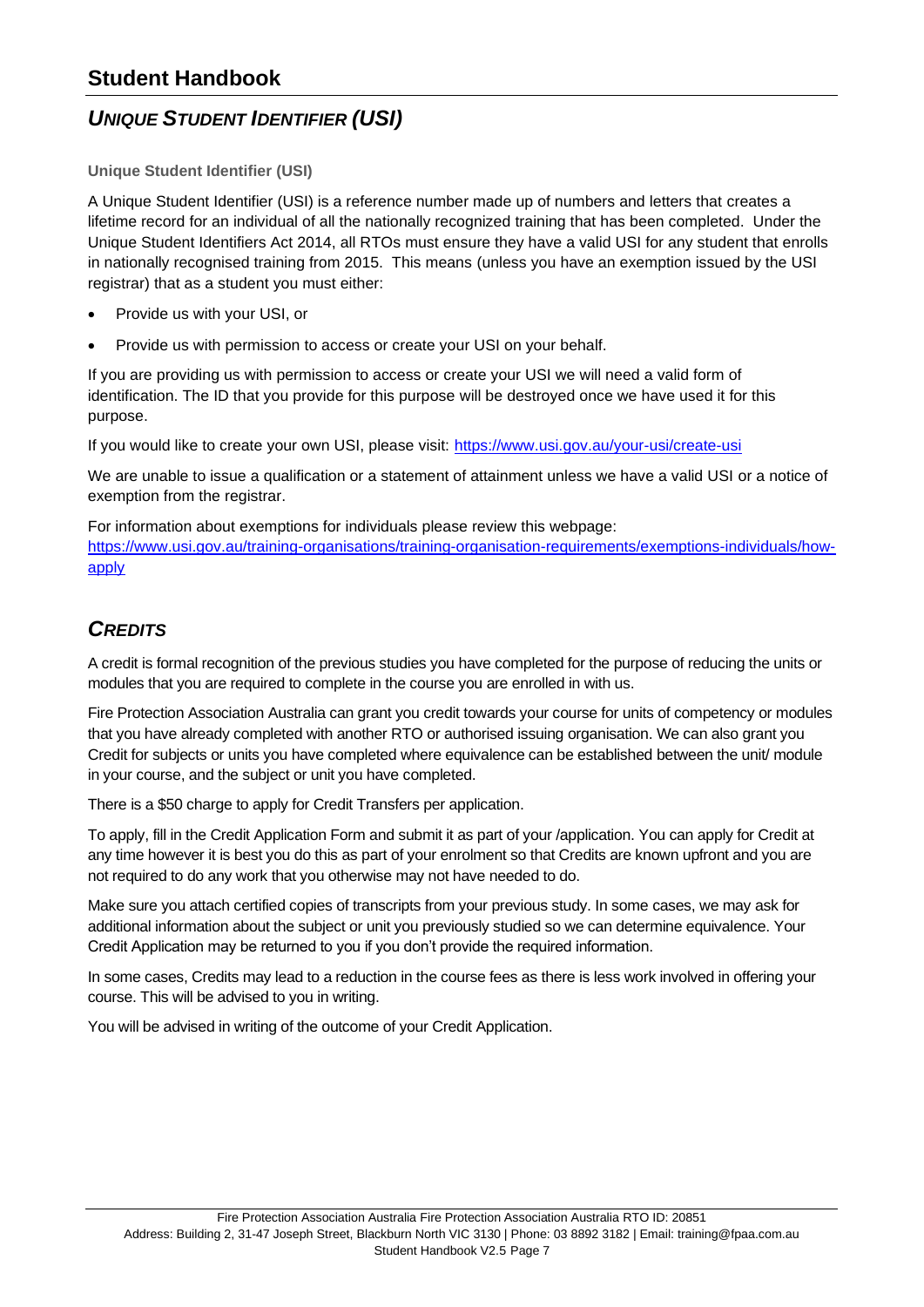# <span id="page-7-0"></span>*RECOGNITION OF PRIOR LEARNING*

Recognition of Prior Learning (RPL) is a process where skills and knowledge that you have gained through work and life experience and other unrecognised training can be formally recognised.

Fire Protection Association Australia has a process that has been structured to minimise the time and cost to applicants and provides a supportive approach to students wishing to take up this option. You must apply for RPL at the time of enrolment.

If you think RPL is a suitable option for you, the first step is to contact your trainer/assessor or our office and have a conversation about whether or not RPL might be suitable for you. Suitability is often determined on how much experience you have in a certain area, your work history and previous training. If RPL is determined as a possibility for you, you will be provided with a kit that will guide you in working through each unit to determine relevant skills and experience and identify whether you would be able to provide the required evidence.

A trainer/assessor will be available to assist you throughout this process.

To apply for RPL, you will need to fill in a part of the kit and return it with an RPL Application Form. Your application will then be assessed for suitability, and you will then be contacted by an assessor to progress the RPL process.

From here, usually the RPL process involves gathering evidence to demonstrate skills, knowledge and experience, responding to questions, completing tasks and depending on the area, observation of your work skills in your workplace.

Please refer to the Course Outline for an outline of applicable RPL fees.

- RPL application fees are non-refundable
- RPL Application Fee \$500
- Charge per unit of competency \$500

For more information about submitting an application for RPL, conta*c*t the head office.

## <span id="page-7-1"></span>*COURSE LOCATIONS*

Courses are delivered via self-paced study within designated timeframes and Practical Assessment completed via remote video assessment.

## <span id="page-7-2"></span>*COURSE INDUCTION*

At the start of your course will be provided with induction documentation via hard copy or the LMS. The induction will provide you with specific details about your course requirements, important dates and will be an opportunity to interact with your trainer.

The induction will also provide you with important information about health and safety requirements including emergency evacuation procedures and incident reporting (see section in this handbook on health and safety), as well as a range of other important matters relating to your rights and responsibilities as a student.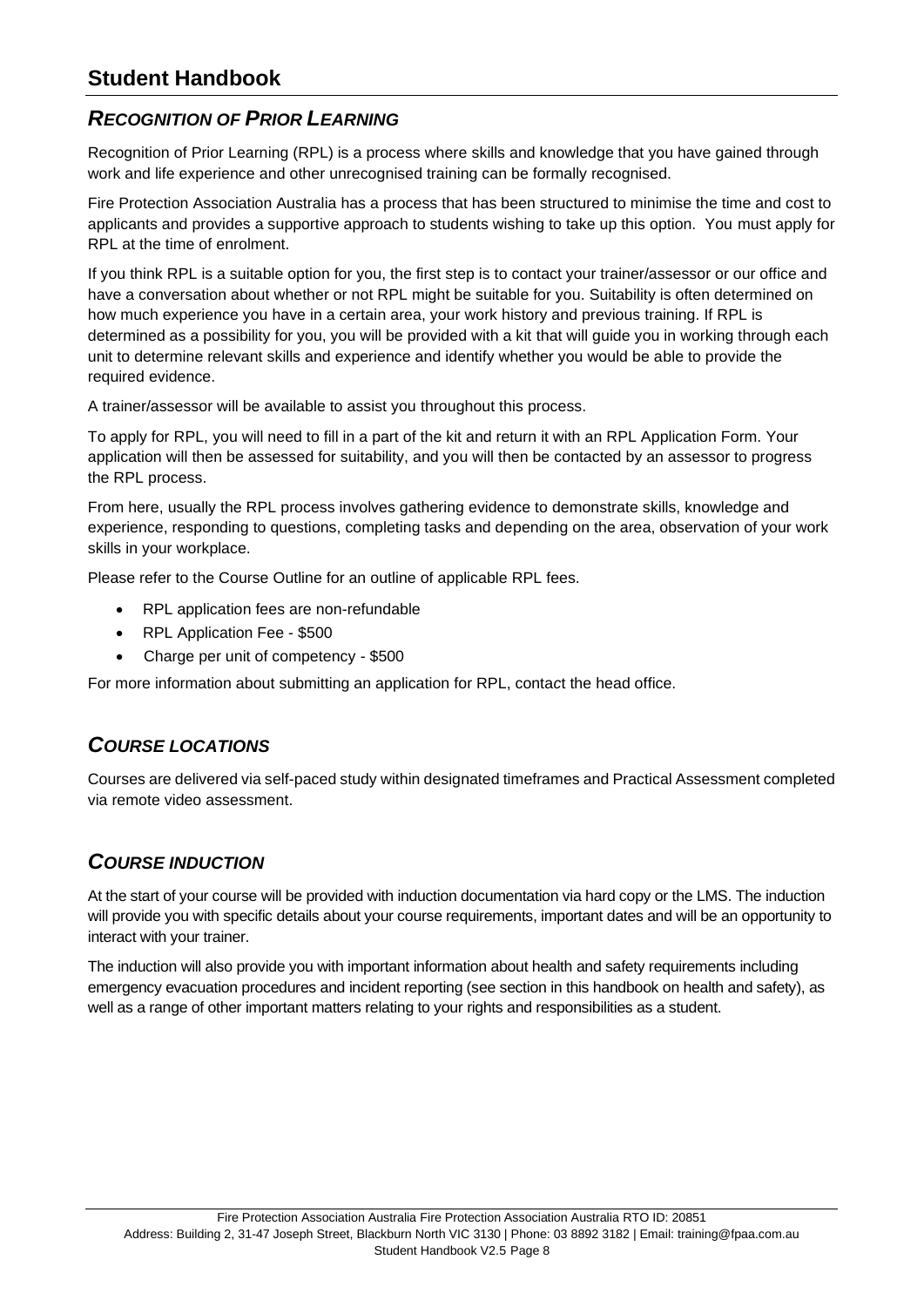## <span id="page-8-0"></span>*STUDENT CODE OF CONDUCT*

All students are expected to abide by this Code of Conduct during their participation in their course with Fire Protection Association Australia. Students who do not abide by this Code of Conduct will be followed up through the disciplinary procedures.

## **1. Students' rights**

All students have the right to:

- Be treated fairly and with respect by all students and staff.
- Learn in a supportive environment which is free from harassment, discrimination and victimisation.
- Learn in a healthy and safe environment where the risks to personal health and safety are minimised.
- Have their personal details and records kept private and secure according to our Privacy Policy.
- Access the information Fire Protection Association Australia holds about them.
- Have their complaints and appeals dealt with fairly, promptly, confidentially and without retribution.
- Make appeals about procedural and assessment decisions.
- Receive training, assessment and support services that meet their individual needs.
- Be given clear and accurate information about their course, training and assessment arrangements and their progress.
- Access the support they need to effectively participate in their training program.
- Provide feedback to Fire Protection Association Australia on the client services, training, assessment and support services they receive.
- Be informed of any changes to agreed services, and how it affects them as soon as practicable.

## **2. Students' responsibilities**

All students, throughout their training and involvement with Fire Protection Association Australia, are expected to:

- Treat all people with fairness and respect and not do anything that could offend, embarrass or threaten others.
- Not harass, victimise, discriminate against or disrupt others.
- Treat all others and their property with respect.
- Respect the opinions and backgrounds of others.
- Follow all safety policies and procedures as directed by staff.
- Report any perceived safety risks as they become known.
- Not bring into any premises being used for training purposes, any articles or items that may threaten the safety of self or others.
- Notify us if any of their personal or contact details change.
- Provide relevant and accurate information to Fire Protection Association Australian a timely manner.
- Approach their course with due personal commitment and integrity.
- Complete all assessment tasks, learning activities and assignments honestly and without plagiarism or infringing on copyright laws.
- Hand in all assessment tasks, assignments and other evidence of their work with a completed and signed cover sheet.
- Make regular contact with their Trainer/Assessor.
- Prepare appropriately for all assessment tasks, visits and training sessions.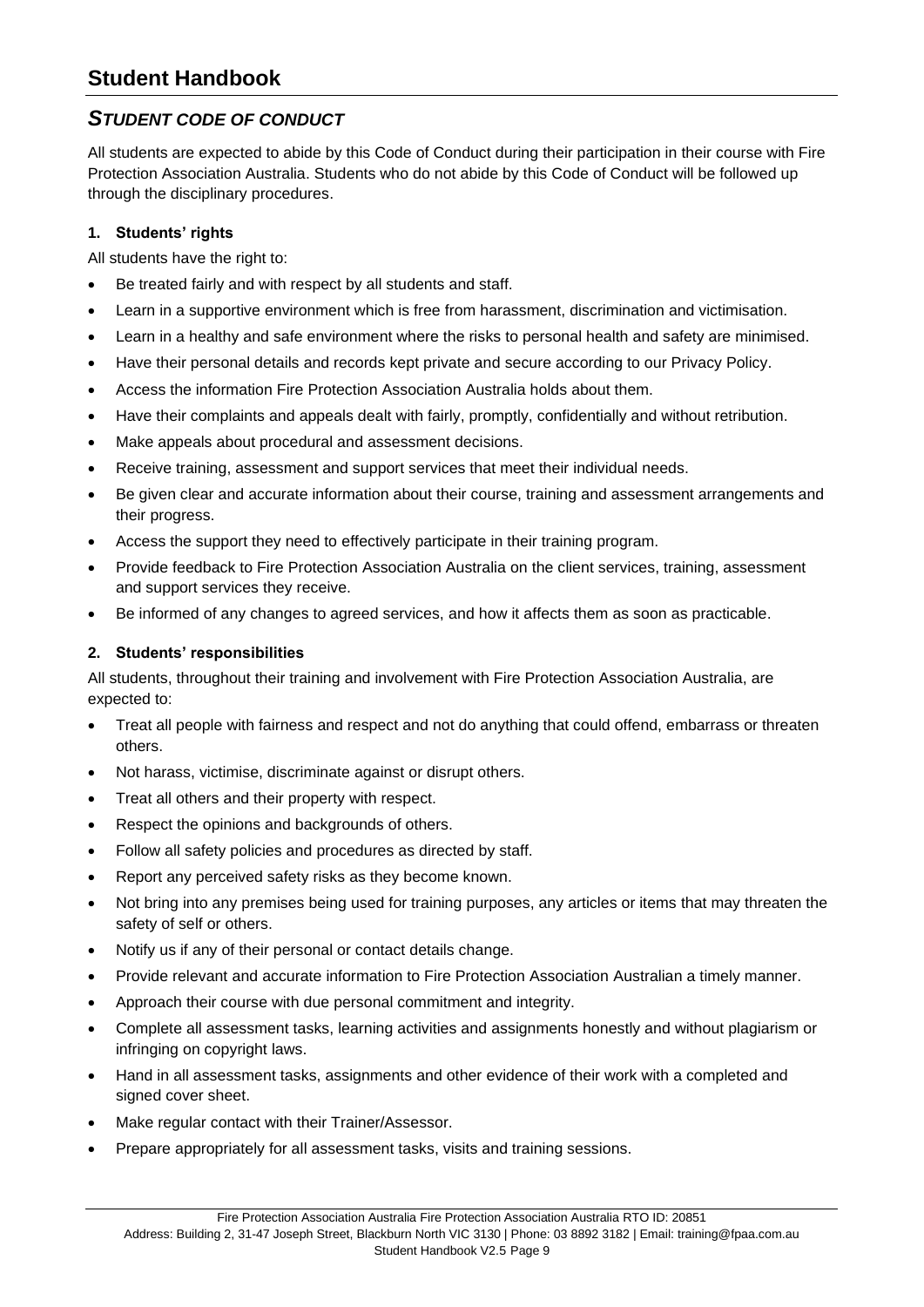- Notify Fire Protection Association Australia if any difficulties arise as part of their involvement in the program.
- Notify Fire Protection Association Australia if they are unable to attend a training session for any reason at least 12 hours prior to the commencement of the activity.
- <span id="page-9-0"></span>Make payments for their training within agreed timeframes, where relevant.

## *COURSE EXPECTATIONS AND REQUIREMENTS*

The training and assessment offered by Fire Protection Association Australia focuses on providing you with knowledge and skills required to the standard of performance required in the workplace. This is known as competency-based training and assessment. Each of the components of your course is a "unit of competency". You may either be studying one or a few units of competency or a set of units that make up a total qualification. Each unit of competency is linked to specific skills and knowledge required in the workplace.

Some of our courses may be delivered in clusters. This means groups of similar units have been packaged together and to avoid repetition. You will receive training and assessment for all units in a cluster at the same time.

Our course outlines include the details of how we deliver the training to you as well as the assessment methods that will be used to assess whether you have reached the required standard of performance. Generally, our courses may involve classes, a workplace component, workplace training and assessment visits and homework.

Assessment methods vary from course to course but usually include written questions, projects, written assignments, and practical observations.

## <span id="page-9-1"></span>*ATTENDANCE AND HOMEWORK REQUIREMENTS*

If you are enrolled in a class-based course, it is an expectation that you attend every class so as to not fall behind. Please notify your trainer at least 30 minutes prior to class if you are unable to attend for some reason.

There will also be an expectation that you complete a certain amount of homework each week in order to finish learning and assessment tasks required for completion of your course. Your trainer will guide you on what to do during this time and how much is expected. This is also outlined on the Course Outline.

## <span id="page-9-2"></span>*ASSESSMENT ARRANGEMENTS*

At the beginning of each unit or cluster, you will be given details about the assessment requirements.

At this time, you will:

- Be provided with detailed assessment instructions for each task/requirement which includes the criteria that you'll be assessed against.
- Be informed of relevant due dates or timing of assessments to be conducted

You are able to contact a designated assessor at any stage to go through these requirements ask them any questions you have.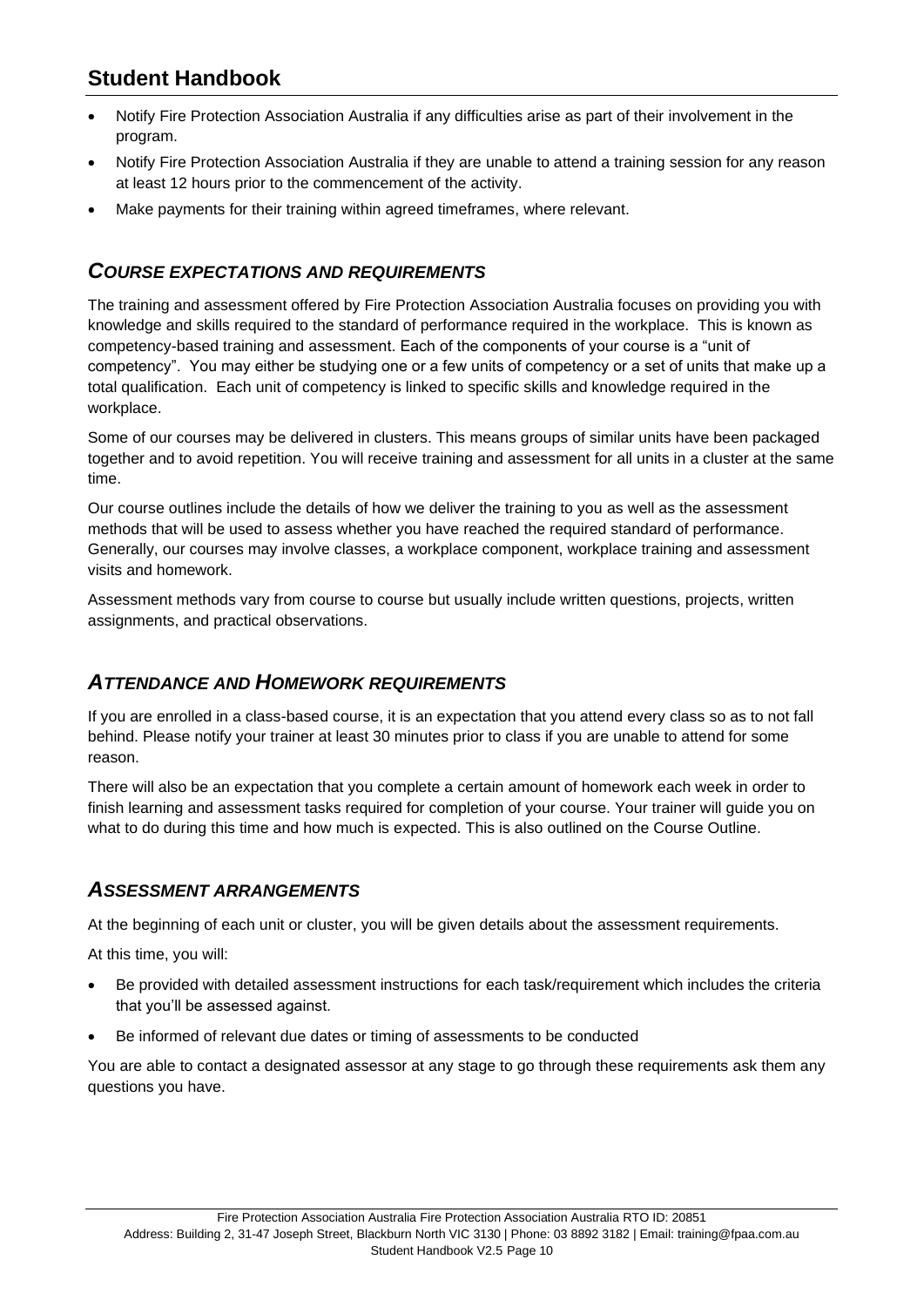#### **Submitting your assessments**

You must submit written assessment tasks with a completed and signed Assessment Task Cover Sheet. The cover sheet asks you to make a declaration that the work is your own. Written tasks will not be accepted without a signed cover sheet.

Assessments may be online, may be submitted directly to the trainer/assessor, may be emailed to [training@fpaa.com.au](mailto:training@fpaa.com.au) or sent by registered mail to:

Building 2, 31-47 Joseph Street, Blackburn North VIC 3130

You must keep a copy of all tasks that you submit as we are not able to return copies because we must keep them as evidence in your file. Additionally, we will not be held responsible for any items that go missing in the post. If this occurs, you will be asked to re-submit the work.

Written work will be marked within 30 days of receipt. Your assessor will provide you with written feedback and confirm the outcome of the task on the Task Cover Sheet.

#### **Assessment outcomes**

Each assessment task will be given an outcome of either Satisfactory (S) or Not Satisfactory (NS). You must complete all tasks for a unit satisfactorily to achieve an overall outcome of Competent (C) for a unit. If one or more of your tasks are assessed as Not Satisfactory, you will be given an overall outcome for the unit of Not Yet Competent (NYC). You can have 2 further attempts to complete the task and achieve a Satisfactory outcome. You will be given a timeframe for your resubmission and advised what you must include in your resubmission.

If, after the third attempt, you are still assessed as Not Satisfactory for a task, you will need to complete additional training and assessment to support you in achieving a Competent outcome. This may incur an additional fee for self-funded students as identified in the fees and charges information.

#### **Reasonable adjustment in assessment**

Some students may need modifications to assessments due to disability, illness or special considerations – this is called reasonable adjustment.

Reasonable adjustment can involve:

- Making training and assessment resources and methods more accessible e.g. providing learner workbooks in an audio format or on different coloured paper.
- Adapting physical facilities, environment and/or equipment e.g. setting up hearing loops.
- Making changes to the assessment arrangements e.g. more time allowed for assessments.
- Making changes to the way evidence for assessment is gathered e.g. written questions asked orally

Please speak to your assessor if you think that you may need an adjustment made. Note these adjustments are made at the discretion of your assessor based on your identified needs.

## **Appealing assessment decisions**

If you do not agree with any assessment decision, you can lodge an assessment appeal. Please refer to the Complaints and Appeals section in this handbook for information about how to lodge an appeal.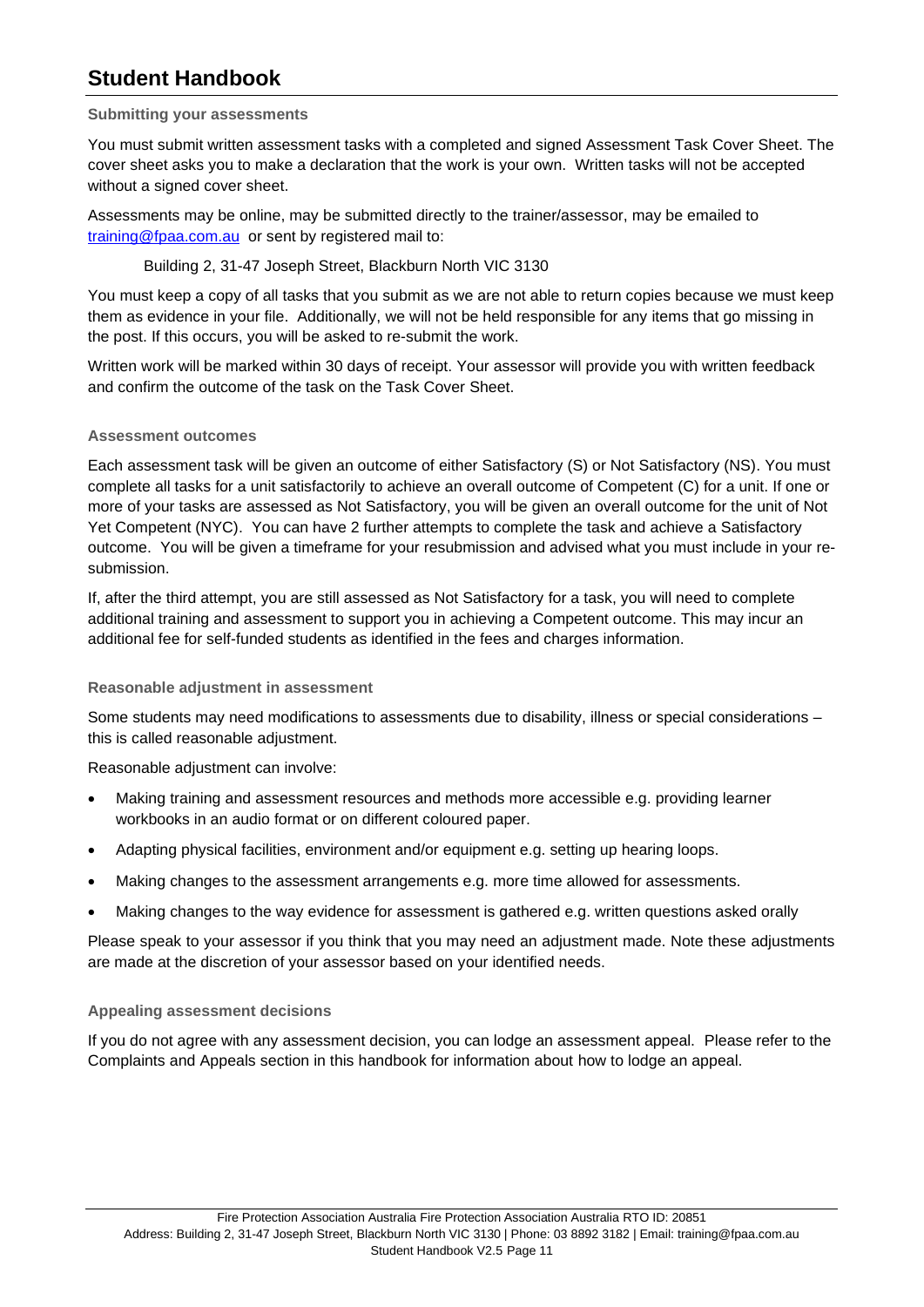## <span id="page-11-0"></span>*STUDENT PLAGIARISM, CHEATING AND COLLUSION*

Fire Protection Association Australia has a no tolerance policy for plagiarism, cheating and collusion. Students are expected to act with integrity at all times and only submit work that is their own or that has been appropriately referenced and includes acknowledgements of all resource materials used in the preparing the work.

When you submit your assessments, you will be required to sign a declaration that the work provided is your own and that you have not cheated or plagiarised the work or colluded with any other student/s.

If you are found to have plagiarised, cheated or colluded, you will be given an opportunity to respond to the allegations. If you are found to have plagiarised, cheated or colluded, we will be required to take disciplinary action which is likely to require you to complete the assessment again.

## <span id="page-11-1"></span>*SUPPORT SERVICES*

We are committed to ensuring that you get all the support you need to be successful in your studies. You may not have studied for a while and or you might need help with study skills. You may also need assistance with skills such as reading, writing and maths.

The enrolment form you complete will help us to identify any support you need and depending on the course you are enrolling in, you may also be required to complete a test that assesses your language, literacy and numeracy skills. Based on the information you provide in your enrolment and/or the results of your language, literacy and numeracy test, we will contact you to discuss your support needs.

Your support needs can also be discussed during the induction to your course.

Services that we can offer to you include:

- One to one support from our trainers/assessors including providing you with their phone and email contact details
- Classes to assist with study skills.
- Study groups where you can work with your fellow students.
- Referral to relevant external services.

Contact us at 03 8892 3182 to discuss your support needs.

## <span id="page-11-2"></span>*EXTERNAL SUPPORT SERVICES*

For students requiring additional support with their studies, work or life, Fire Protection Association Australia provides the following referrals to community organisations who may be able to assist you. Please note that some of these services may attract a fee which is payable by you.

#### **Reading and Writing Hotline**

Phone: 1300 655 506 Website:<https://www.readingwritinghotline.edu.au/>

For the price of a local call anywhere in Australia, the Hotline can provide you with advice and a referral to one of 1200 providers of courses in adult literacy and numeracy.

#### **Lifeline**

Phone: 13 11 14 Website:<https://www.lifeline.org.au/>

Anyone can call Lifeline. The 13 11 14 service offers a counselling service that respects everyone's right to be heard, understood and cared for. They also provide information about other support services that are available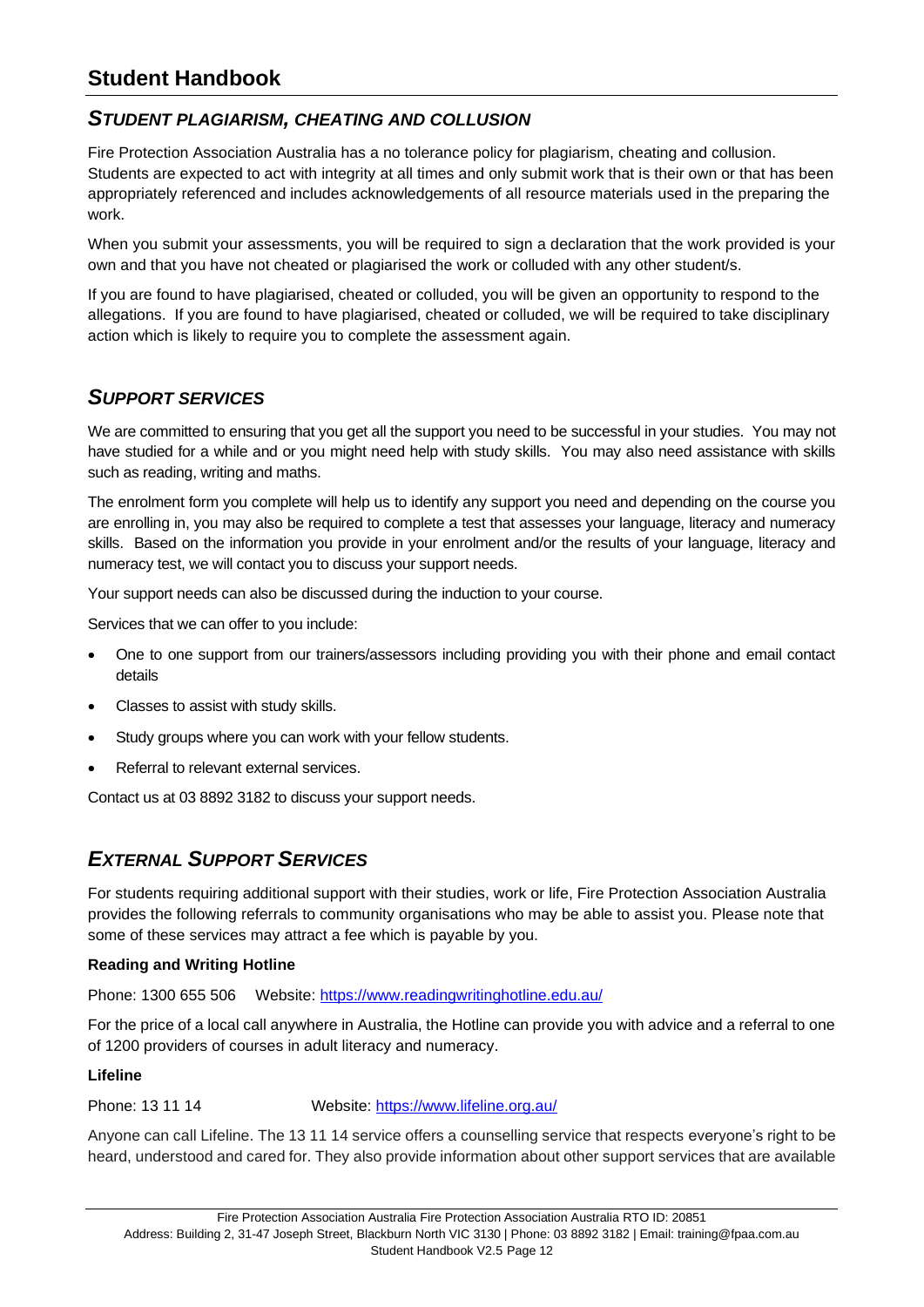in communities around Australia. If you feel that you might need phone counselling, you can call about anything that might be troubling you.

## **Reach Out**

#### Website:<https://au.reachout.com/>

Reach Out is a web-based service that inspires young people to help themselves through tough times and find ways to boost their own mental health and wellbeing. Their aim is to improve young people's mental health and wellbeing by building skills and providing information, support and referrals in ways they know work for young people.

#### **Healthdirect Australia**

Phone: 1800 022 222 Website:<https://www.healthdirect.gov.au/>

Symptom checker, medicines and health information.

## **MindSpot**

Phone: 1800 614 434 Website:<https://mindspot.org.au/>

Free service for Australian adults who are experiencing difficulties with anxiety, stress, depression and low mood. Provides online screening assessments and treatment courses or can help find local services.

## **Butterfly Foundation**

Phone: 1800 334 673 Website: https://thebutterflyfoundation.org.au/

Support for those experiencing an eating disorder and want to talk to someone.

When:8am to 9pm M-F (no public hols)

## **My Future**

Website: [https://www.myfuture.edu.au](https://www.myfuture.edu.au/) 

Career information and resources provided as a joint initiative of the Commonwealth, state and territory governments:

## **Rape & Domestic Violence Services Australia**

Phone 1800 737 732 (1800 RESPECT) Website: [https://www.1800respect.org.au](https://www.1800respect.org.au/)

A range of support services are available for people who have experienced sexual assault, domestic or family violence.

## **Tenants Union of Victoria**

Phone: 9416 2577 Web<https://www.tenantsvic.org.au/>

For information about renting rights and obligations in Victoria

## **Legal Aid Victoria**

Telephone: 1800 677 402 Website: [http://www.legalaid.vic.gov.au](http://www.legalaid.vic.gov.au/)

Victoria Legal Aid helps people with their legal problems and focuses on helping and protecting the rights of socially and economically disadvantaged Victorians. It can provide assistance in the areas criminal law, family law and some civil law matters. Legal representation is subject to policy guidelines and means tests in most cases. They have lawyers in offices in most major metropolitan and country regions.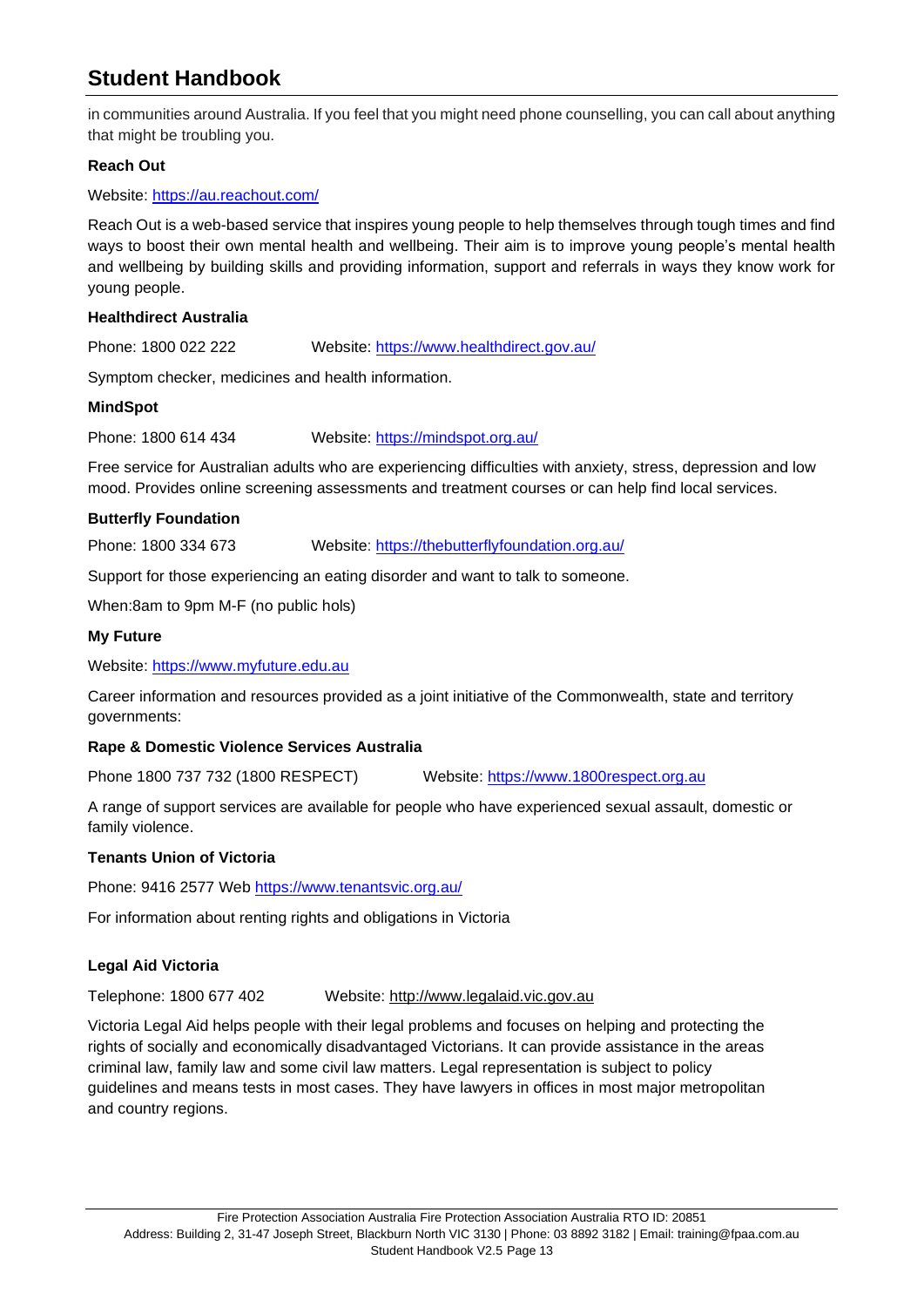## **Victorian Equal Opportunity & Human Rights Commission**

Phone: 1300 292 153 Website:<https://www.humanrights.vic.gov.au/>

Every Victorian should be able to live their life free from discrimination. The role of the Victorian Equal Opportunity and Human Rights Commission is to protect Victorian's human rights, to promote fair treatment for all Victorians, and advocate for a diverse and inclusive state. They work with government, the public sector, community organisations and individuals to create a fairer, safer Victoria.

## <span id="page-13-0"></span>*YOUR FEEDBACK*

Your feedback is important to us and assists in ensuring that our services meet your needs. We use feedback from students and employers to contribute to our continuous improvement processes, so we are always striving to do better.

All students and employers will be provided with a Quality Indicator Survey issued by the National Centre for Vocational Education and Research (NCVER) that they are required to complete. Please help us by completing the surveys that are provided to you by your trainer/assessor. Some may also be mailed or emailed to you from our office.

You may also be contacted by our regulating body ASQA (Australian Skills Quality Authority) to verbally interview or survey you in regard to the quality of the course we have provided you with or your experience studying with us. It is your choice to participate, responses may be kept confidential on request.

We also welcome feedback from you at any time by email and phone or by completing a Suggestion for Improvement Form, available on request by email or at our head office.

## <span id="page-13-1"></span>*ACCESS TO YOUR RECORDS*

You may access or obtain a copy of the records that Fire Protection Association Australia holds about you at any time. This includes personal information and records of participation and progress.

If you want to access or obtain a copy of records, you must make a request in writing to the Administration Manager using the Access to Records Request Form outlining which records you wish to access. There is no charge to access your records however there is a cost of 20c per page for photocopying or printing.

Access to records may be provided by:

- making copies of the records held in a file
- providing a time for you to review your file
- emailing you reports or exports of data or by providing a link or portal to access records online.

#### **Amendment to records**

If a student considers the information that Fire Protection Association Australia holds about them to be incorrect, incomplete, out of date or misleading, they can request that the information be amended.

Where a record is found to be inaccurate, a correction will be made. Where a student requests that a record be amended because it is inaccurate, but the record is found to be accurate, the details of the request for amendment will be noted on the record.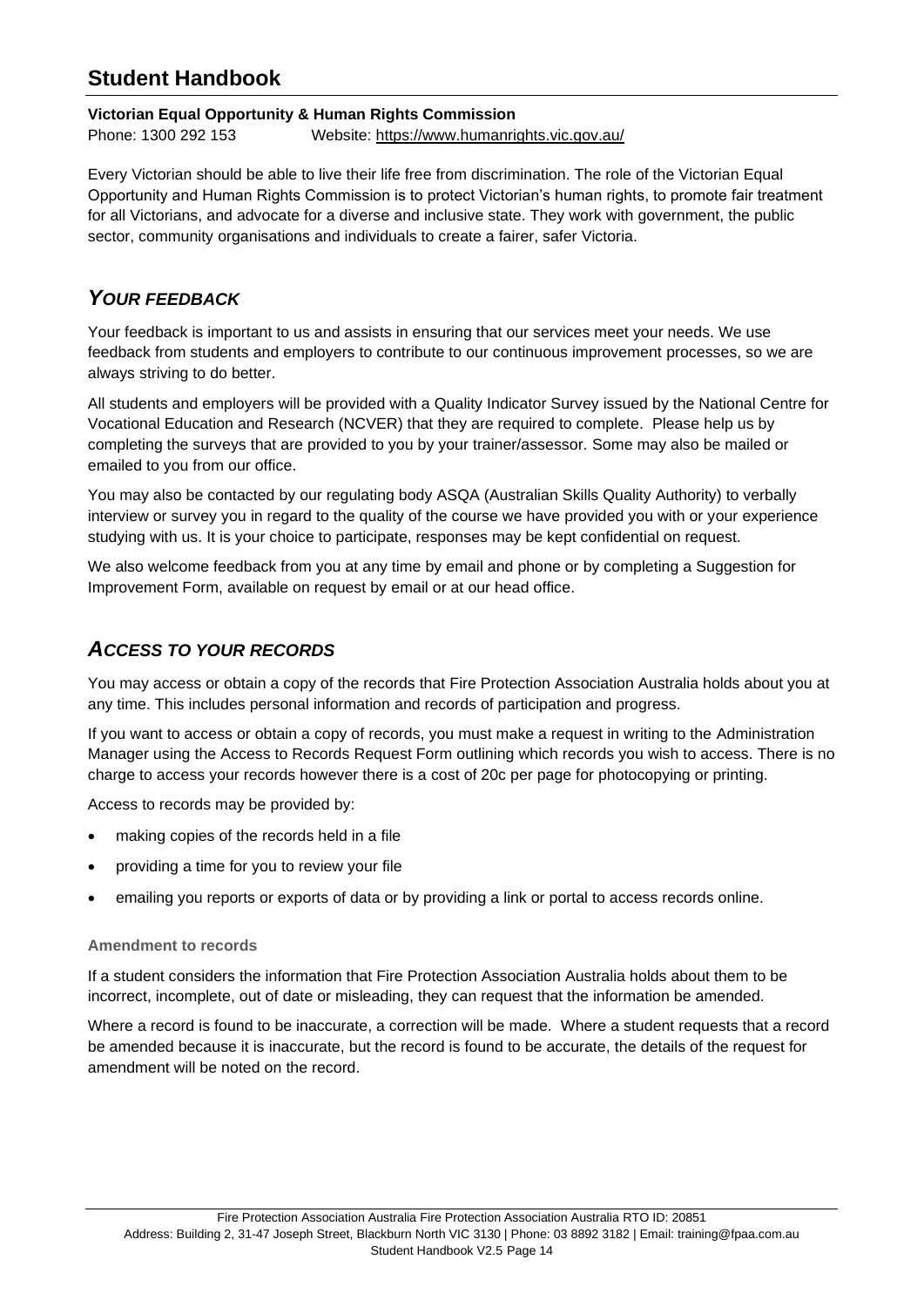## <span id="page-14-0"></span>*NOTIFYING YOU IF THINGS CHANGE*

As an RTO under the VET Quality Framework, we must notify you promptly if there are any changes to our RTO, the course, or the arrangements for training and assessment.

This would include if there were any changes of ownership, and any new third party arrangements or changes to third party arrangements that relate to your enrolment, or if we were unable to provide the services you agreed to in your Student Agreement because we are no longer able to deliver the course you have enrolled in, or no longer operating as an RTO.

If this occurs, Fire Protection Association Australia will devise a strategy to minimise impact on you and notify you of the changes and how you will be affected as soon as practicable.

Depending on the type of change, we may send a letter to your home address; send you an email or call you. Please make sure we always have your most current home address, email address and mobile number on file so we can notify you of any changes if applicable.

<span id="page-14-1"></span>You can let us know of any changes to your details by using the Student Change of Details Form.

## *LEGISLATION AND YOU*

As a student, you have both rights and responsibilities under applicable legislation.

## **Workplace Health and Safety**

Under the Workplace Health and Safety Act 2011, Fire Protection Association Australia must provide a safe environment for both staff and students, as well as providing information to staff and students in relation to health and safety and welfare. Fire Protection Association Australia has policies and procedures in place to ensure your safety and on commencement of your course you will provided with information about health and safety.

As a student you also have a responsibility to follow instructions and rules and to behave in ways that are safe and do not endanger the health and safety of others. Always ensure that you:

- Immediately report hazards to your trainer/assessor.
- Seek assistance from a member of staff if you become ill or injured on campus.
- Only assist another person who is ill or injured if it is safe to do so. If you're not sure, call on a member of staff for assistance.
- Complete an incident report as required.
- Ensure you are familiar with Fire Protection Association Australia emergency evacuation procedures and in the case of an emergency, follow the instructions given to you.
- Do not leave bags or personal belongings lying around where someone else could trip over them.
- Do not smoke or drink alcohol on the premises.
- Observe basic hygiene practices such as hand washing before handling and eating food and leaving toilets and wash basins clean and tidy, etc).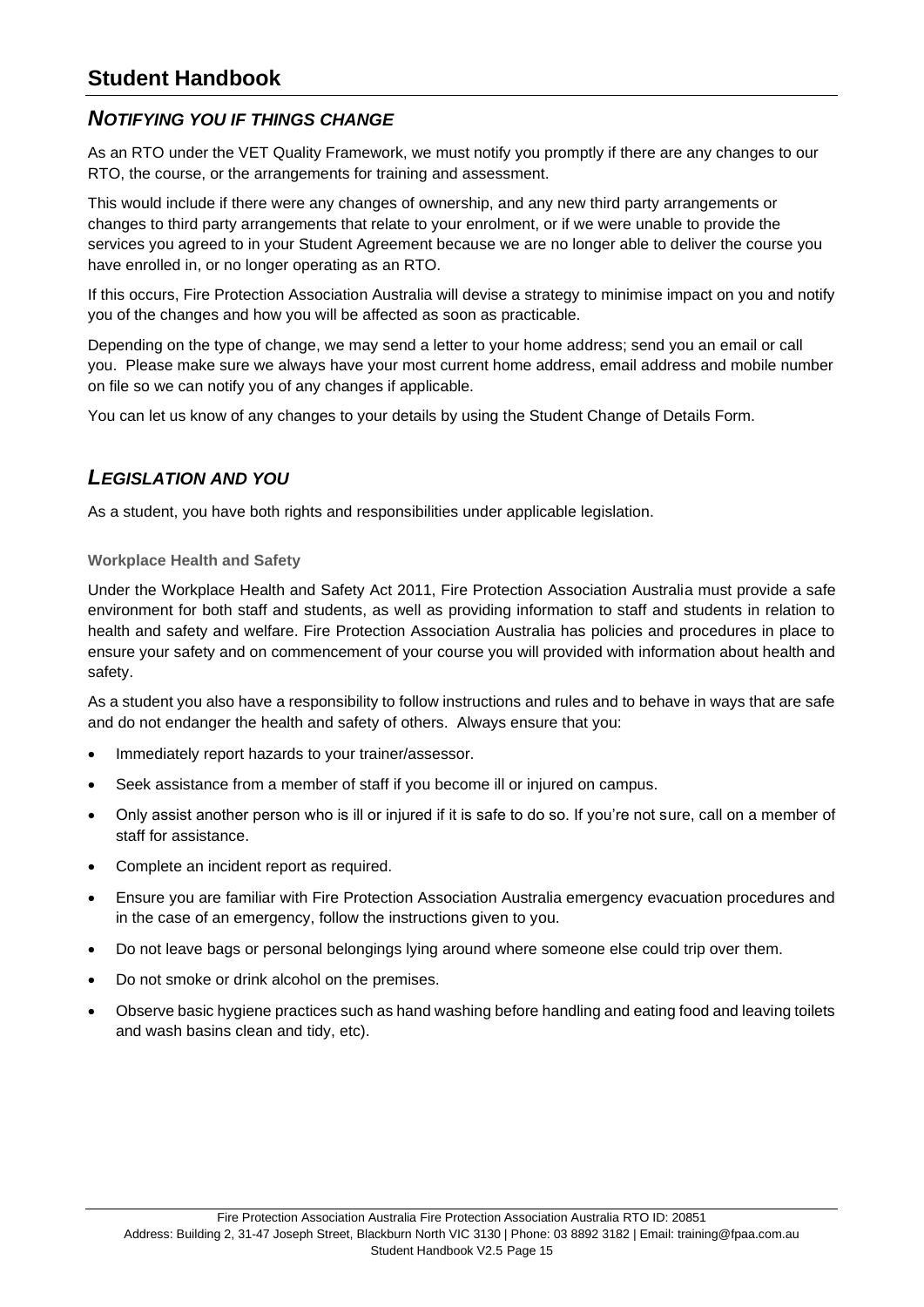#### **Harassment, victimisation or bullying**

Fire Protection Association Australia is committed to providing all people with an environment free from all forms of harassment, victimisation and bullying. Fire Protection Association Australia will not tolerate any behaviour that harms, intimidates, threatens, victimises, offends, degrades or humiliates another person.

Anti-discrimination law defines harassment as any form of behaviour that you do not want, that offends, humiliates or intimidates you and that creates a hostile environment. Examples of harassment are making fun of someone, spreading rumours, offensive jokes, ignoring someone, etc.

Victimisation is where a person is treated unfairly because they have made a discrimination complaint.

Bullying is verbal, physical, social or psychological abuse by a staff member or student. Bullying falls under health and safety legislation.

If you at any time feel that you are being harassed, victimised or bullied by a staff member or student, you should follow these steps.

If you feel that you are being harassed, victimised or bullied, ideally you should tell the person that you don't like the behaviour and ask them to stop. However, if you are not comfortable doing this, you should lodge a complaint as per Fire Protection Association Australia Complaints and Appeals procedure and detailed in this Handbook.

## **Equal opportunity**

The principles and practices adopted by Fire Protection Association Australia aim to ensure, that current and prospective students, clients and other stakeholders are treated fairly and equitably in their dealings with Fire Protection Association Australia.

All people will be treated courteously and expeditiously throughout the process of enquiry, selection and enrolment and throughout their participation in a course.

Fire Protection Association Australia provides equity in access to the level of training and support required by each student. All students are supported in a manner that enables them to achieve their full potential and success in their training outcomes. All students are provided with opportunities to develop and successfully gain skills, knowledge and experience through education and training.

#### **National VET Regulator Act 2011**

As a student in Australia's vocational education and training (VET) sector, you should expect high-quality training in your area of interest, leading to a qualification that improves your prospects of gaining the job you want or provides a pathway to further study.

As a Registered Training Organisation registered with the Australian Skills Quality Authority, we are required to comply with the National VET Regulator Act 2011. This involves meeting a series of Standards that ensure that the training and assessment and support services are provided to you in accordance with nationally mandated standards.

#### **Student Identifiers Act 2014**

Under this Act, we are required to ensure that all students have a USI. We are unable to issue a qualification of a statement of attainment for any student if we don't have a USI on file.

If you're studying [nationally recognised training](http://usi.gov.au/Students/Pages/nationally-recognised-training.aspx) in Australia from 1 January 2015, you will be required to have a Unique Student Identifier (USI). Your USI links to an online account that contains all your [training records](http://usi.gov.au/Students/Pages/training-records-and-results.aspx)  [and results](http://usi.gov.au/Students/Pages/training-records-and-results.aspx) (transcript) that you have completed from 1 January 2015 onwards. Your results from 2015 will be available in your USI account in 2016.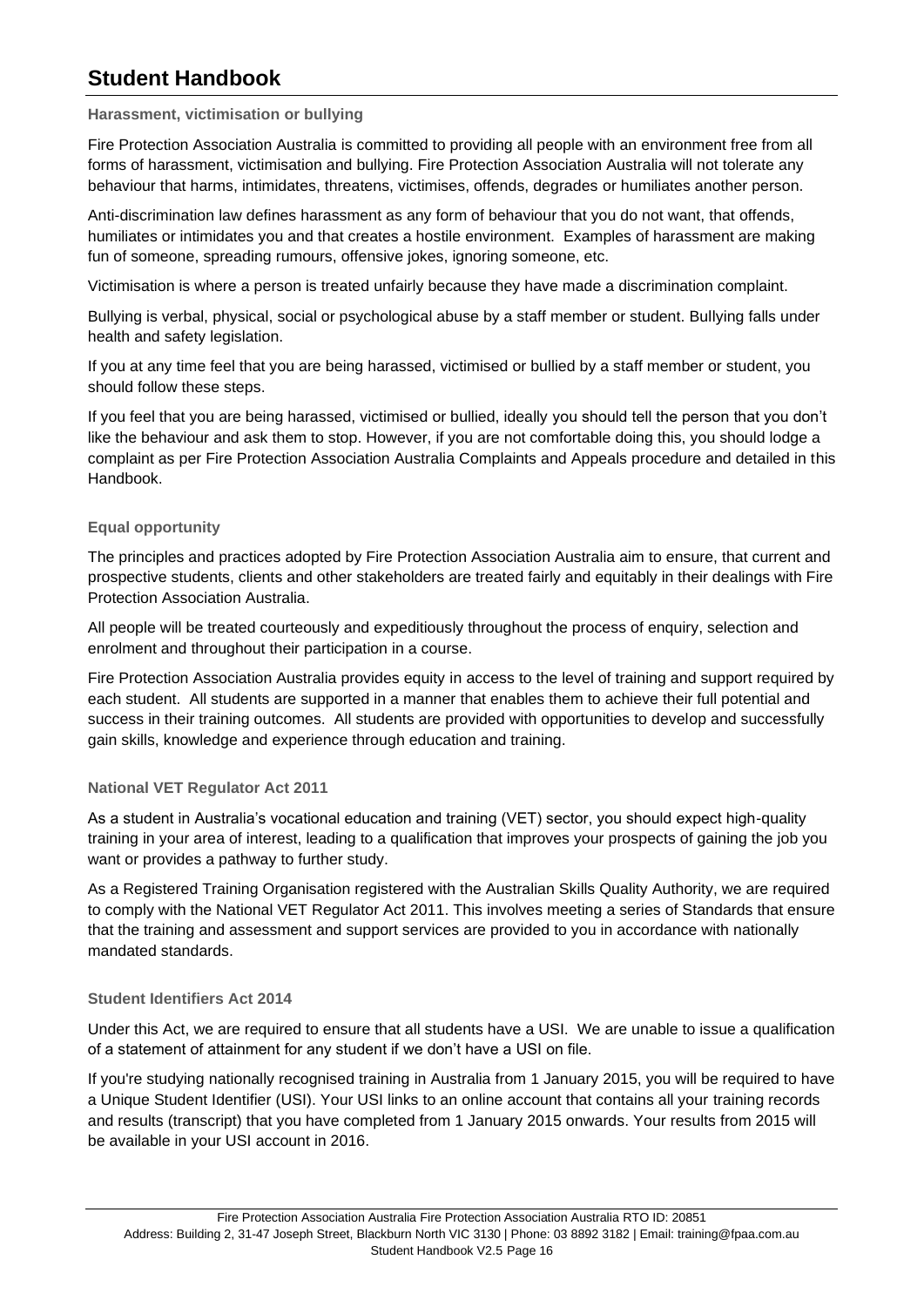For students and training organisations, the main benefits of the USI are:

- Students will be able to get a complete record of their Australian-wide VET achievements from a single, secure and accurate online source.
- There will be immediate access to VET records. This means they can be quickly given to employers, other training organisations etc. as proof of VET achievements.
- It will be easier for training organisations to assess students' pre-requisites, credit transfers and Recognition of Prior Learning (RPL).

For more information about the USI please refer to <http://www.usi.gov.au/About/Pages/default.aspx>

# *YOUR PRIVACY*

In collecting personal information, Fire Protection Association Australia complies with the requirements set out in the Privacy Act 1988, including Australian Privacy Principles 3 and 5 (in accordance with the National VET Provider Collection Data Requirements Policy clause 4.4), Privacy and Data Protection Act 2014 (Vic) and the Health Records Act 2001 (Vic, Education and Training Reform Act 2006 (Vic) and the relevant privacy legislation and regulations of the states/territories in which Fire Protection Association Australia operates.

The Victorian Government, through the Department of Education and Training (the Department)'s collection and handling of enrolment data and VSNs is authorised under the Education and Training Reform Act 2006 (Vic). The Department is also authorised to collect and handle USIs in accordance with the Student Identifiers Act 2014 (Cth) and the Student Identifiers Regulation 2014 (Cth).

Sensitive information is only collected by Fire Protection Association Australia if a permitted general or health situation applies in accordance with the Privacy Act (16A, 16B) such as, if:

- The collection of the information is required or authorised by, or under, an Australian law or a court/tribunal order.
- It is unreasonable or impracticable to obtain the individual's consent to the collection, use or disclosure.
- It genuinely and reasonably believes that:
- The collection, use or disclosure is necessary to lessen or prevent a serious threat to the life, health or safety of any individual, or to public health or safety.
- Unlawful activity, or misconduct of a serious nature, that relates to Fire Protection Association Australia's functions or activities has been, is being or may be engaged in, and the collection, use or disclosure is necessary in order for the entity to take appropriate action in relation to the matter.
- The collection, use or disclosure is reasonably necessary to assist any APP entity, body or person to locate a person who has been reported as missing.
- The collection, use or disclosure is reasonably necessary for the establishment, exercise or defense of a legal or equitable claim.

Fire Protection Association Australia ensures each individual:

- Knows why their information is being collected, how it will be used and who it will be disclosed to.
- Is made aware of any legal requirement for Fire Protection Association Australia to collect the information.
- Is able to access their personal information upon request.
- Does not receive unwanted direct marketing.
- Can ask for personal information that is incorrect to be corrected.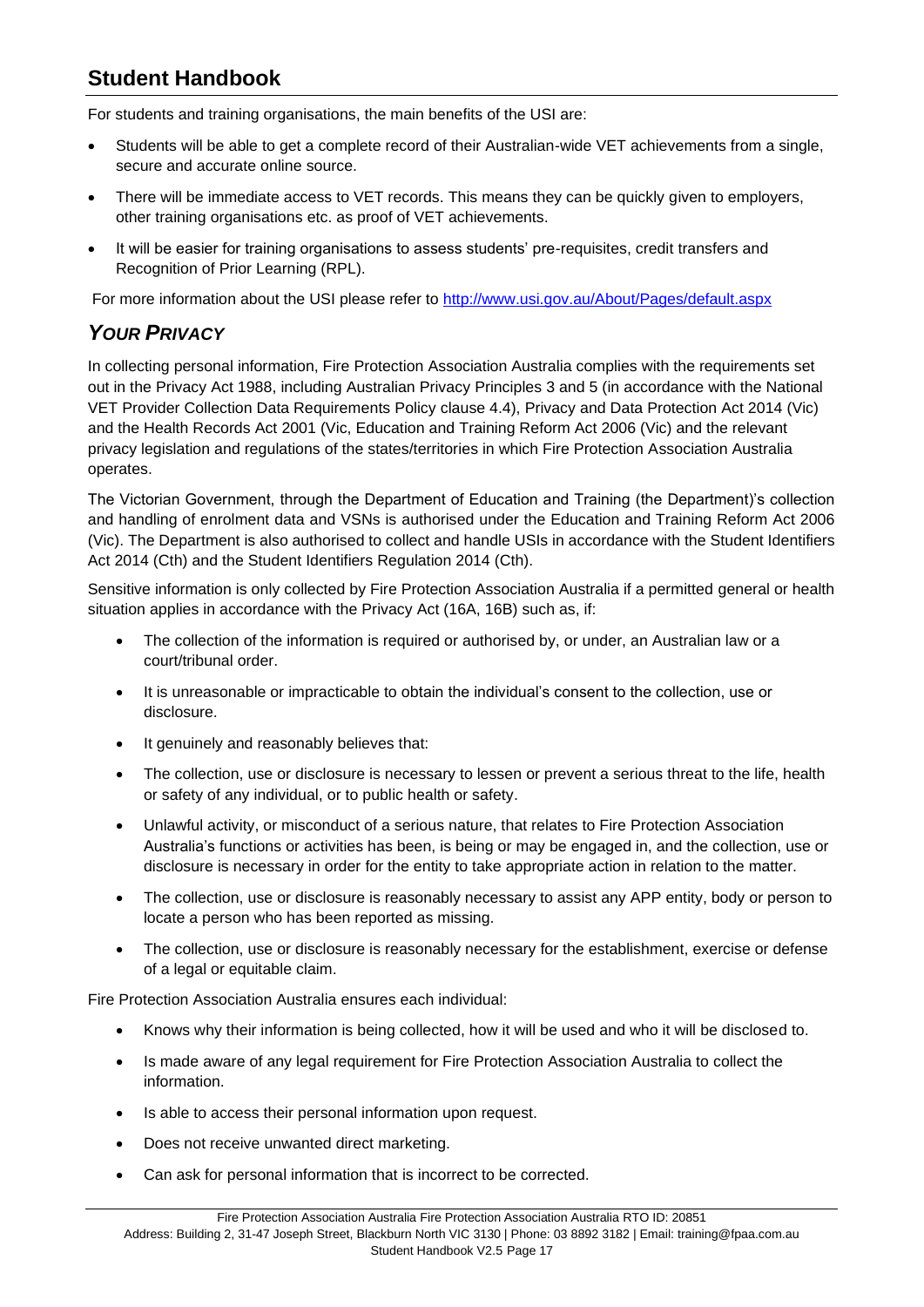- Can make a complaint about Fire Protection Association Australia if they consider that their personal information has been mishandled.
- Is made aware of any consequences for not providing the information requested.
- Whether the information is likely to be disclosed to overseas recipients, and if so, which countries such recipients are likely to be located in.
- Fire Protection Association Australia retains evidence that that the student has acknowledged the following Privacy Notice and Student Declaration as part of their enrolment process: <https://www.employment.gov.au/privacy-notice>

Our full privacy policy is available on our website at:<http://www.fpaa.com.au/about/privacy-policy.aspx>

## *USI Privacy Notice*

The information you provide through the USI application process:

- is collected by the Student Identifiers Registrar for a number of purposes
- may be disclosed to a number of organisations, departments, regulators and other persons where it is reasonably necessary for the purposes of performing functions or exercising powers
- may be disclosed to the Oversight Authority in instances pertaining to digital identity to enable them to perform their functions
- will not otherwise be disclosed without their consent unless authorised or required by or under law.

Detailed information on the use of your information can be found in Division 5 - Collection, use or disclosure of student identifiers of the Student Identifiers Act 2014 and in our Privacy Policy

#### Privacy policies and complaints

Students can find out more about how the Student Identifiers Registrar collects, uses and discloses their personal information:

- in the Student Identifiers Registrar's Privacy Policy
- by emailing the Registrar
- by calling [1300 857 536](tel:1300857536) or from outside Australia [+61 2 6240 8740](tel:+61262408740)

The Student Identifiers Registrar's Privacy Policy contains information about:

- how students can access and seek correction of the personal information held about them
- how to make a complaint about a breach of privacy by the Registrar in connection with the USI
- how complaints are handled

The student can also make a complaint to the Information Commissioner about an interference with privacy pursuant to the Privacy Act 1988. This includes the misuse or interference of or unauthorised collection, use, access, modification or disclosure of USIs.

For more information, visit: [www.usi.gov.au](http://www.usi.gov.au/)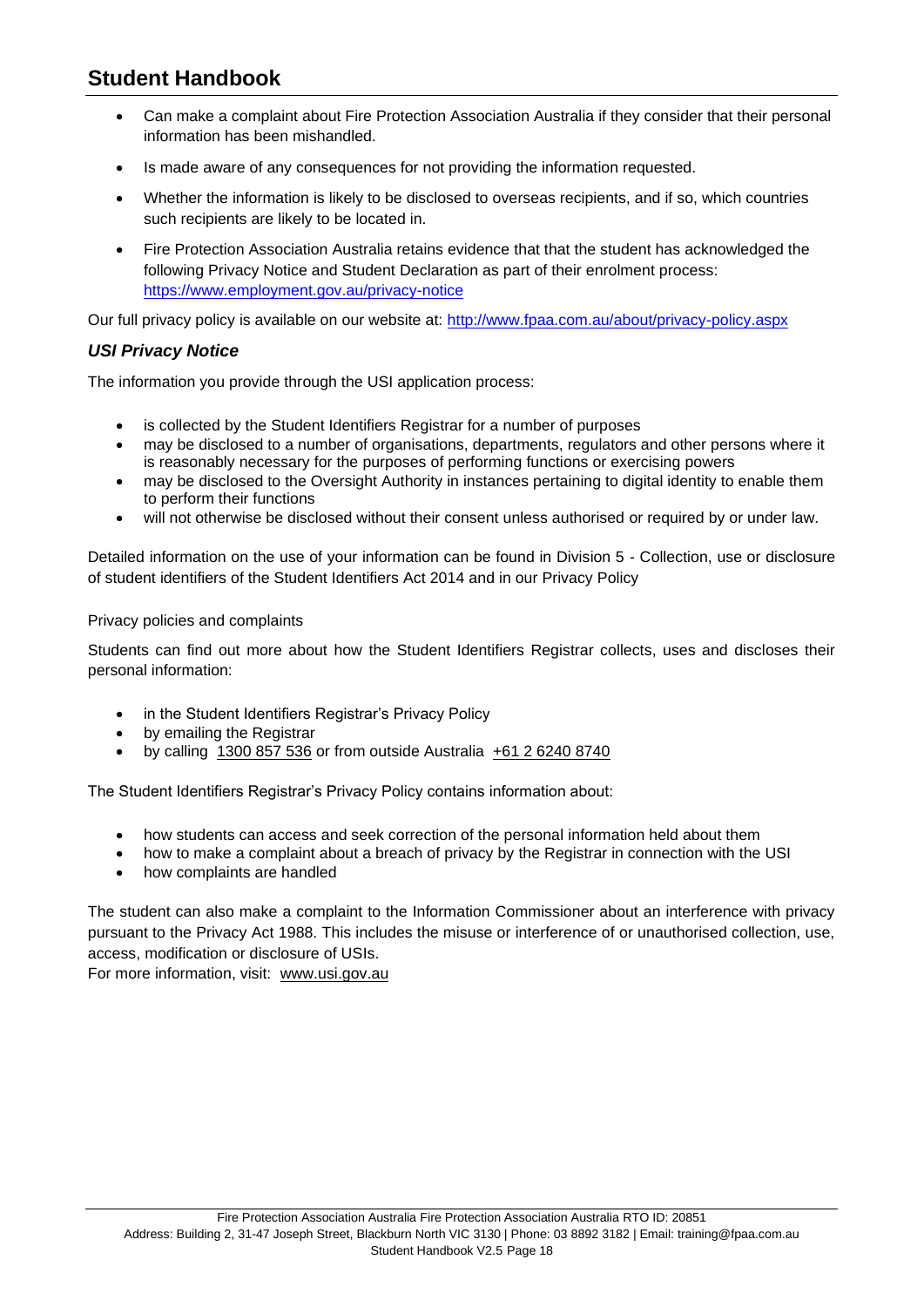## <span id="page-18-0"></span>*FEES AND REFUNDS POLICY*

## **1. Information about fees and charges**

- Fire Protection Association Australia protects the fees that are paid in advance by students by not requiring a student to ever pay more than \$1,500 in advance for services not yet provided, either prior to course commencement or at any stage during their course.
	- Fees will be paid off during the course in instalments according to a set payment plan which meets these requirements
	- − Non-refundable, non-transferable enrolment deposit (prior to commencement) \$250
	- − Weekly, Fortnightly or Monthly instalments over a period of 12 months until the remaining balance of the Total Tuition Fee has been paid in full, prior to completion of the course.
- Fee information relevant to a course is outlined in detailed in the *Student Agreement* and summarised on the *Course Outline* as well as the RTO's website. In compliance with Clause 5.3 of the Standards, detailed fee information is provided prior to enrolment or commencement of training, whichever is first.
- Fee information includes:
	- All costs for the course including any materials fees
	- Any other costs payable to the RTO including costs for recognition of prior learning if applicable
	- Payment terms and conditions including deposits, refunds and payment plans if applicable
- The *Student Agreement* and the *Student Handboo*k which are provided prior to enrolment, includes this Fees and Refunds Policy and informs the student of their consumer rights. Students are asked to sign the *Student Agreemen*t in acknowledgement of the terms and conditions of the enrolment and this policy.
- Where an employer is paying for a student's course, an Employer Agreement will be provided at the time of enrolment outlining the total fees, payment terms and schedule of payments applicable.
- A 10 day cooling-off period applies, which commences at the end of the enrolment intake and ceases 10 days later. Students who have not completed a *Withdrawal Form* are not eligible for a refund until the *Withdrawal Form* and *Application for Refund Form* have been completed and provided. The application must include the details and reason for the request.

## **2. Course fee inclusions**

- Course fees as applicable to each course are detailed on the *Student Agreement* and include:
	- − All of the training and assessment as well as educational support services required for students to achieve the qualification or course in which they are enrolling within the attempts allowed.
	- − Where a student fails to achieve a satisfactory outcome after three attempts at an assessment task, the student will need to re-enrol into the unit or units in question and will be charged a prorata course fee based on the number of units required to be undertaken.
	- − One copy of the required text books and learning materials for each student unless otherwise stated on the Course Outline.
	- − Issuance of one set of certification documents including the testamur (certificate) and record of results and/or a Statement of Attainment (in the case of withdrawal or partial completion).
- Course fees do not include:
	- − Any optional textbooks and materials that may be recommended but not required to complete a course.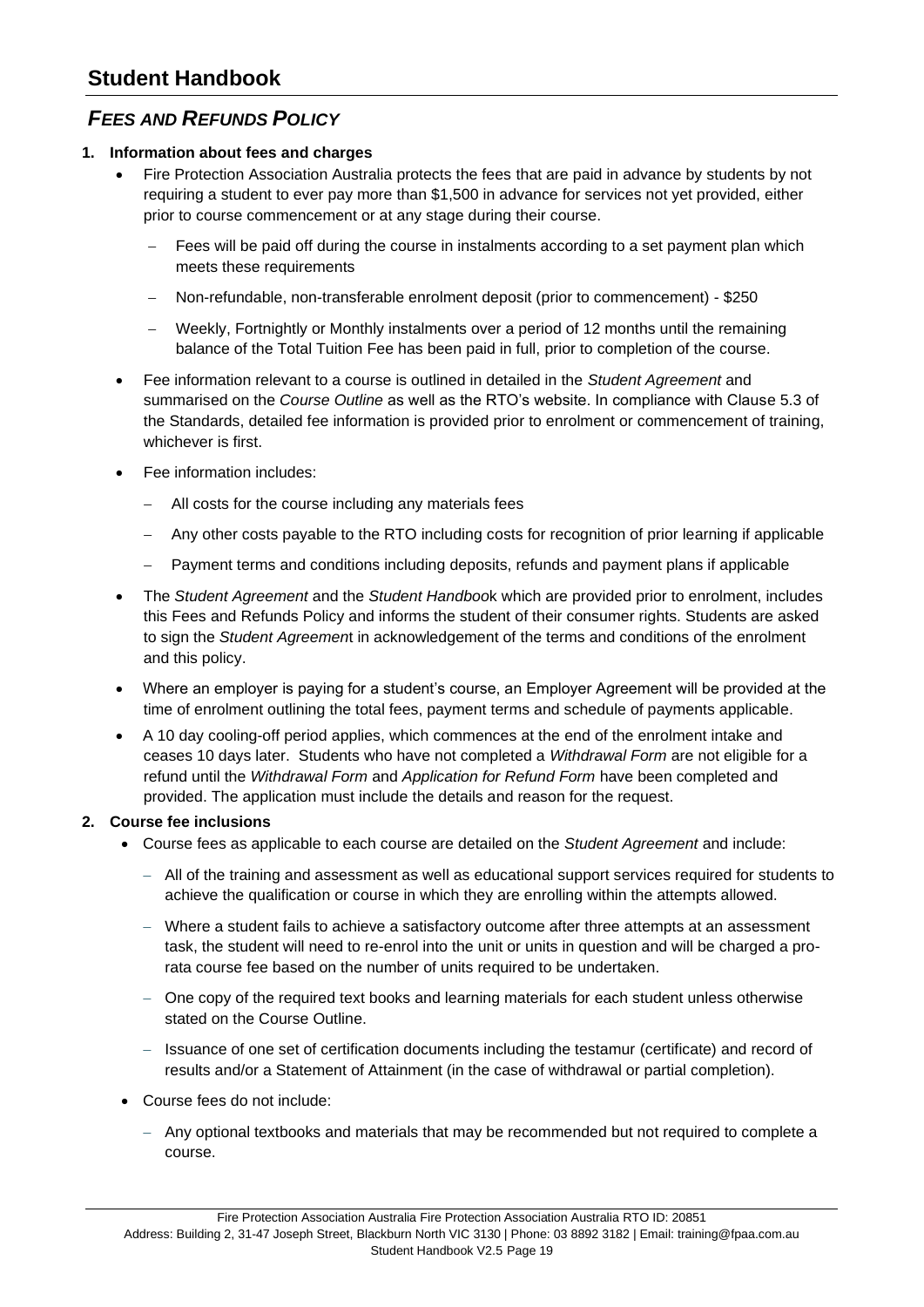- Replacement textbooks if original copies are lost or misplaced. Costs for replacement textbooks are outlined on the Student Agreement.
- − Additional copies of textbooks or any other learning and assessment. A fee of \$49.50 per textbook or \$5.50 per printed document applies if required
- Stationery such as paper and pens or other personal use items such as computers or internet access that may be required to complete homework tasks.
- − Printing costs (if required)
- − Re-issuance of AQF certification documents. Re-issuance or additional copies of these documents will attract a fee of \$30 per document applies and \$9.05 if express post is required.
- Fire Protection Association Australia reserve the right to withdraw a student who is past the end date of their enrolment - as notified in their Enrolment Confirmation email - and has not submitted an Extension Request within three months of enrolment end date.
- Requests for Extension
	- − An Extension Request must be received by FPA Australia no later than three months sooner than the end date in order to be considered. The end date is advised in the Enrolment Confirmation email.
	- − Initial Extension request if approved by the RTO incur no additional cost, duration to be determined and advised by the RTO
	- − A fee applies of \$50 per month for any Extension request thereafter
- Fire Protection Association Australia cannot guarantee that students will successfully complete the course in which they enrol regardless of whether all fees due have been paid.
- Students will only be eligible to receive their qualification if fees have been paid in full and all course requirements have been met

#### **3. Payments**

- Payments can be accepted by electronic transfer, cheque, money order or in person at our head office.
- Students who are experiencing difficulty in paying their fees are invited to call our office to make alternative arrangements for payment during their period of difficulty.
- Debts will be referred to a debt collection agency where fees are more than 40 days past due.
- Fire Protection Association Australia reserves the right to suspend the provision of training and/or other services until fees are brought up to date. Students with long term outstanding accounts may be withdrawn from their course if payments have not been received and no alternative arrangements for payment have been made.

## **4. Refunds for fee-for-service students**

- All course fees for fee-for-service students include an Enrolment Fee (or non-refundable deposit) which will only be refunded where Fire Protection Association Australia is required to cancel a course before it commences due to insufficient numbers or for other unforeseen circumstances.
- A student not achieving the qualification or unit/s in which they enrolled due to exhausting their attempts at assessment, does not entitle the student to a refund.
- Enrolments are non-transferable
- RPL application fees are non-refundable.
- Students who withdraw from a course may seek a refund or a reduction in fees owing by making an application for a refund in writing using the *Application for Refund Form*. The application must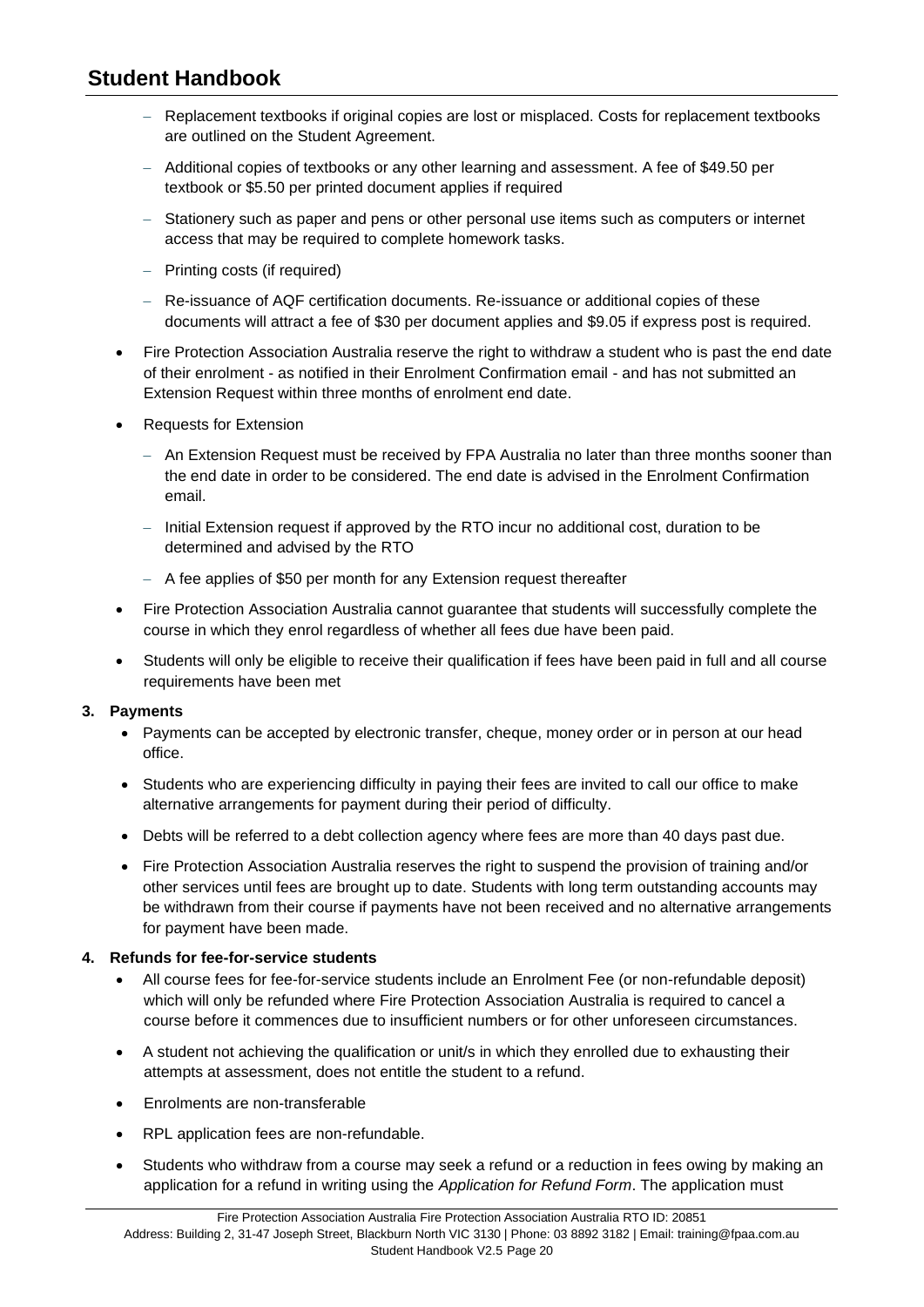include the details and reason for the request. Students who have not completed a *Withdrawal Form* are not eligible for consideration of a refund or reduction in fees.

- Where an Employer has entered into a payment arrangement with FPA Australia for training on behalf of an Employee, the Employer does so with the understanding and consent that the payment arrangement and agreement is between the Employer and FPA Australia and is binding in line with FPA Australia fees and refund policies. Where an Employee (student) in this instance then cancels or withdraws their training – or ceases employment with the Employer - any agreement or arrangement for the refund or reimbursement of monies that is not covered by FPA Australia Refund Policy is with the Employer and the Employee (student) to determine, and is not a matter for FPA Australia. FPA Australia will not provide a refund or reimbursement of monies outside of the Refund Policy.
- Refundable Fee Eligibility
	- o Non-refundable, non-transferable enrolment deposit (prior to commencement) \$250
	- o Students Eligible for a refund of 50% of course fees if requested to withdraw 1-29 days after the commencement date (this includes the 10 day cooling off period)
	- o Students Eligible for a refund of 25% of course fees if requested to withdraw 30-59 days after the commencement date
	- o Students Eligible for a refund of 10% of course fees if requested to withdraw 61-90 days after the commencement date
	- o After 90 days students are not entitled to a refund
- Your course commencement date is advised in your enrolment confirmation email, and any reference to "course commencement date" and / or "commencement date" referenced herein, will be specific to this date.
- In the unlikely event that Fire Protection Association Australia or any third parties responsible for delivering training and assessment on its behalf, is unable to deliver the course or any portion of the course as promised, the student will be issued with a refund for the course or portion of course that was not provided. This includes the following situations:
	- − Where Fire Protection Association Australia or any third parties delivering training and assessment on its behalf ceases to operate.
	- − Where Fire Protection Association Australia ceases to deliver the course in which a student is enrolled, and the agreement is terminated.
	- − Where Fire Protection Association Australia needs to make a change to the terms of the student agreement (such as the way the course is delivered or conditions of enrolment) and a new agreement cannot be reached with the student to account for changes.
- In any of the above situations, Fire Protection Association Australia will automatically conduct a refund assessment of all affected students and issue the refunds due to the Fee Payer accordingly. In these cases, there is no need for a student to make an individual application for a refund. Refunds will be issued within 28 business days.
- The refund assessment will be based on reviewing the services and/or materials provided to the student and the costs incurred by Fire Protection Association Australia in the provision such as:
	- o Text books or other materials provided
	- o Training provided received (e.g. number of meetings/classes/visits etc.)
	- o Individual support provided by the trainer/assessor
	- o Assessments marked or feedback provided (including RPL)
- Where a student and/or a Work Place Supervisor has made an incorrect declaration on any of the enrolment or pre-training forms which results in a student being unable to complete their training and resulting in a withdrawal, there is no eligibility for refund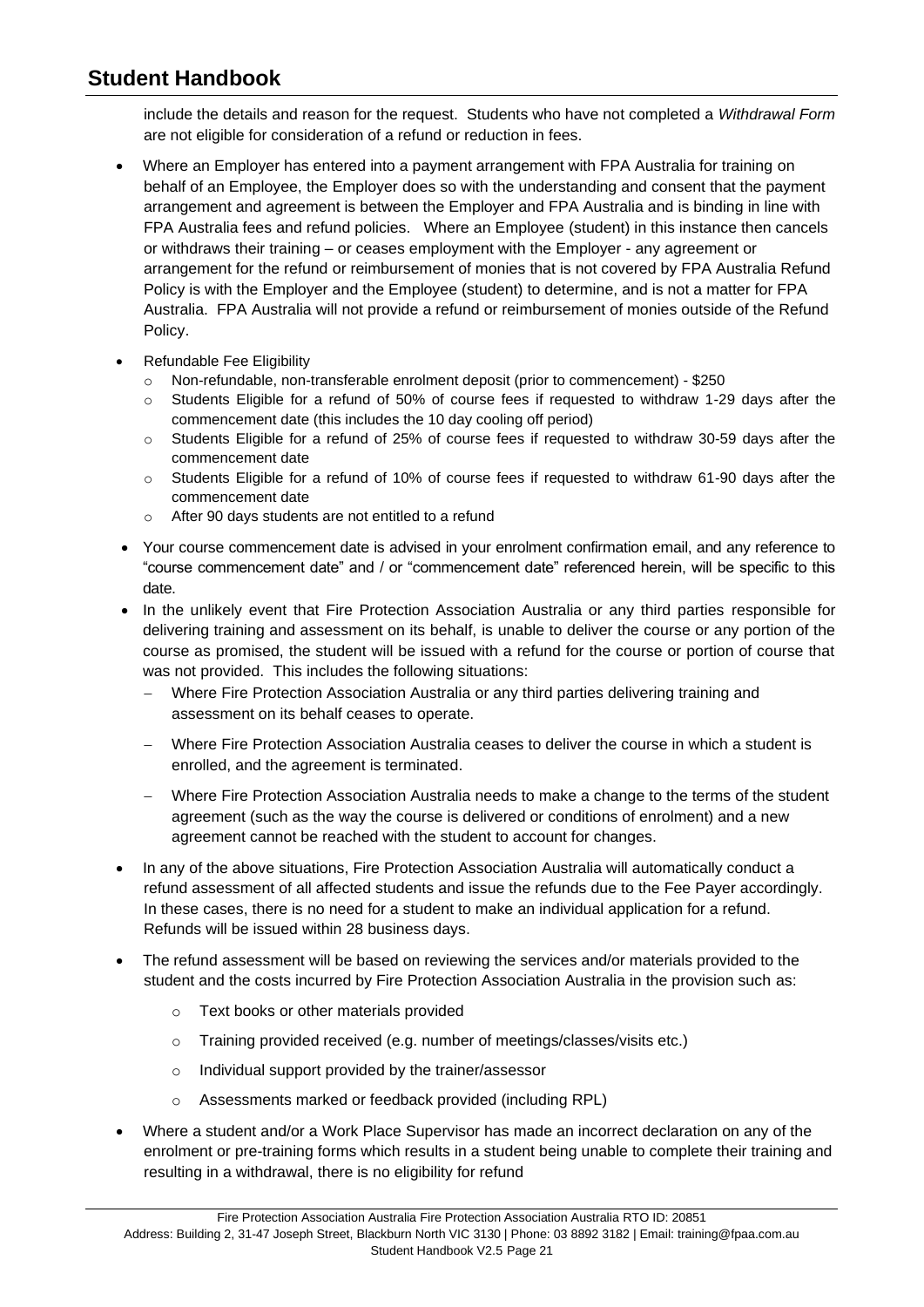- Enrolments cannot be transferred.
- The outcome of the refund assessment will be provided in writing to the student's registered address within 28 business days, outlining the decision and reasons for the decision along with any applicable refund or adjustment note. Refund decisions can be appealed following our *Complaints and Appeals Policy & Procedure.*

## **5. Recording and payment of refunds**

- Refunds will be paid to the person or organisation that made the original payment.
- Refund assessments can be appealed following our *Complaints and Appeals Policy & Procedure*.
- Records of refund assessments and issuance of refunds will be stored securely on the student's file and in our accounts keeping system.

## **6. Publication**

- <span id="page-21-0"></span>• Fire Protection Association Australia will publish in a prominent place on its website the following:
	- − Costs for fee for service programs.
	- − This Fees and Refunds Policy.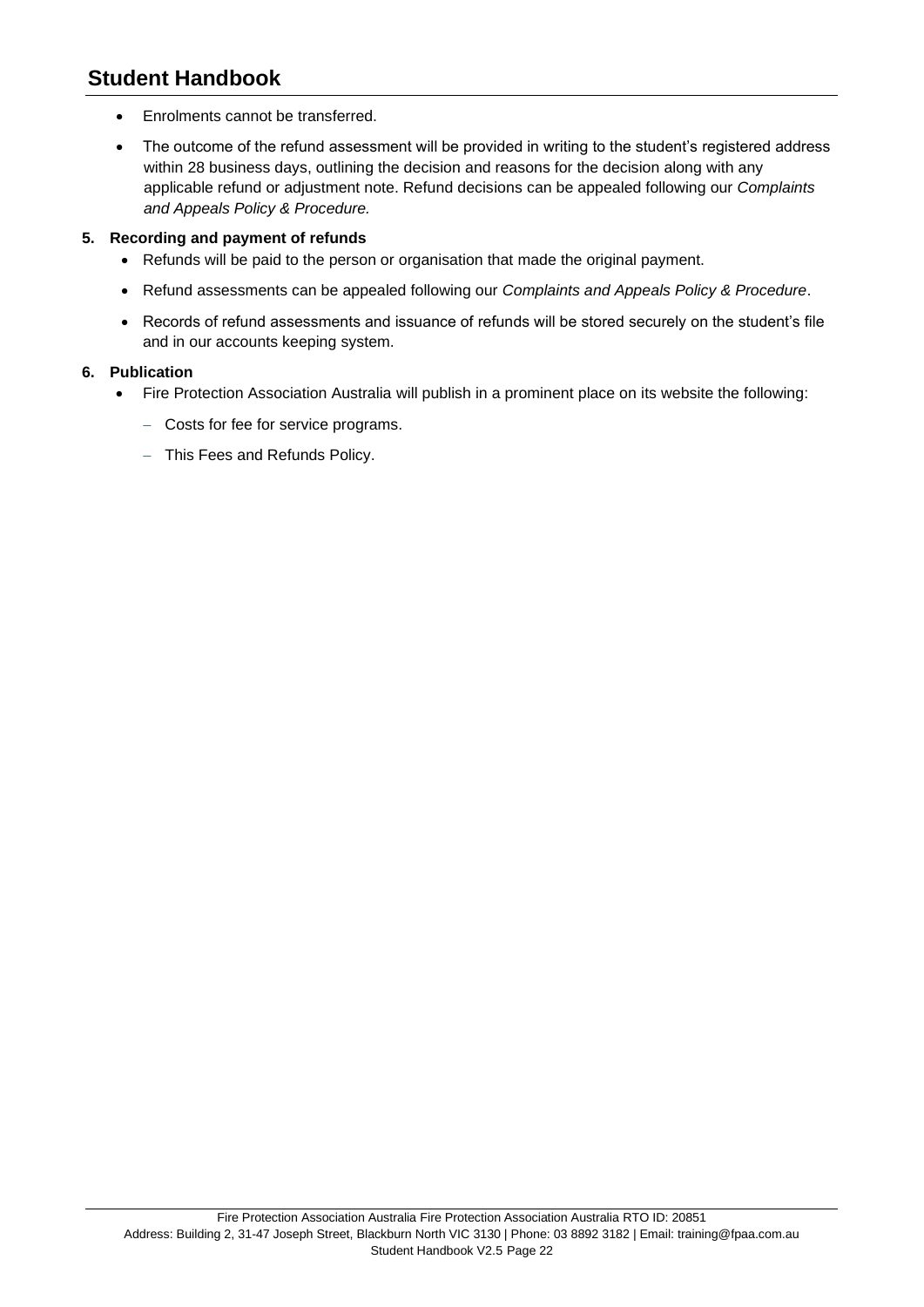# *ADDITIONAL FEES AND CHARGES*

## **Additional Fees and Charges**

Fire Protection Association Australia has the following of additional charges which may apply in some circumstances.

| Non-Tuition Fees - all students                                                                                                                                                                                                                                                  | Charge                                                                                                                                                                                |
|----------------------------------------------------------------------------------------------------------------------------------------------------------------------------------------------------------------------------------------------------------------------------------|---------------------------------------------------------------------------------------------------------------------------------------------------------------------------------------|
| Re-issuing of testamur and statements of results<br>All course fees include the cost for issuing of one copy of the AQF testamur and<br>Record of Results and/or a Statement of Attainment. This fee applies to each<br>additional copy of a certification document if required. | A cost of \$30 per document<br>applies and \$9.05 if express post<br>is required.                                                                                                     |
| Additional copies of text books or any other learning and assessment<br>resources<br>Where original provided is lost or misplaced. 1 copy of each required resource is<br>included in course fees.                                                                               | A fee of \$49.50 per text book or<br>\$5.50 per printed document<br>applies if required.                                                                                              |
| <b>Printing and photocopying</b><br>Printing costs as may be required to complete assessments, or homework<br>activities, or if students require a copy of any records that Fire Protection<br>Association Australia holds about them.                                           | <b>Fire Protection Association</b><br>Australia provides printing or<br>copying for a cost of 20c per<br>page, however students may<br>use their own or other printing<br>facilities. |
|                                                                                                                                                                                                                                                                                  |                                                                                                                                                                                       |
| <b>Tuition Fees</b>                                                                                                                                                                                                                                                              | Charge                                                                                                                                                                                |
| Re-enrolment fee (per unit)<br>Where a student fails to achieve a satisfactory outcome after three attempts at<br>an assessment task, the student will need to re-enrol into the unit or units in<br>question.                                                                   | Pro-rata course fee based on the<br>number of units required to be<br>undertaken.<br>See Student Agreement                                                                            |
| Recognition of Prior Learning (RPL) Application Fee<br>Non-refundable application fee                                                                                                                                                                                            | \$500                                                                                                                                                                                 |
| Per unit fee<br>Total course fees may be reduced to account for the number of units undertaken<br>via RPL or where Course Credit has been granted.                                                                                                                               | \$500                                                                                                                                                                                 |

## <span id="page-22-0"></span>*COMPLAINTS AND APPEALS POLICY*

#### **1. Nature of complaints and appeals**

- Fire Protection Association Australia responds to all allegations involving the conduct of:
	- − The RTO, its trainers and assessors and other staff.
	- − Any third-party providing Services on behalf of Fire Protection Association Australia.
	- − Any student or client of Fire Protection Association Australia.
- Complaints may be made in relation to any of Fire Protection Association Australia's services and activities such as:
	- − the application and enrolment process
	- − marketing information
	- the quality of training and assessment provided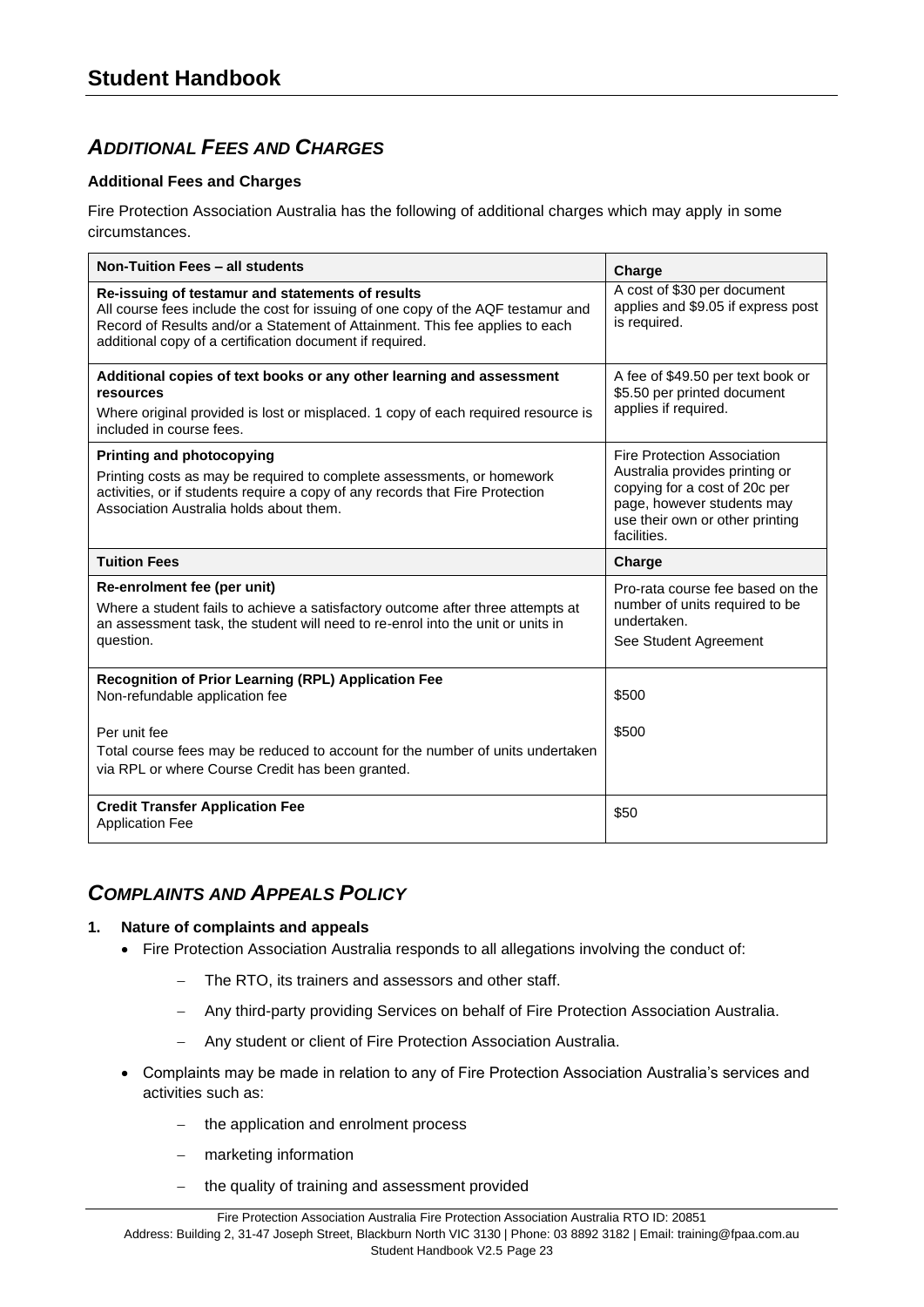- − training and assessment matters, including student progress, student support and assessment requirements
- the way someone has been treated
- the actions of another student
- An appeal is a request for a decision made by Fire Protection Association Australia to be reviewed. Decisions may have been about:
	- − course admissions
	- − refund assessments
	- response to a complaint
	- assessment outcomes / results
	- − other general decisions made by Fire Protection Association Australia

## **2. Principles of resolution**

- Fire Protection Association Australia is committed to developing a procedurally fair complaints and appeals process that is carried out free from bias, following the principles of natural justice. Through this policy and procedure, Fire Protection Association Australia ensures that complaints and appeals:
	- Are responded to in a consistent and transparent manner.
	- − Are responded to promptly, objectively, with sensitivity and confidentiality.
	- − Are able to be made at no cost to the individual.
	- Are used as an opportunity to identify potential causes of the complaint or appeal and take actions to prevent the issues from recurring as well as identifying any areas for improvement.
- Fire Protection Association Australia will inform all persons or parties involved in any allegations made as well as providing them with an opportunity to present their side of the matter.
- Nothing in this policy and procedure limits the rights of an individual to take action under Australia's Consumer Protection laws and it does not circumscribe an individual's rights to pursue other legal remedies.
- Where a student chooses to access this policy and procedure, Fire Protection Association Australia will maintain the student's enrolment while the complaints/appeals handling process is ongoing.

## **3. Timeframes for resolution**

• Complaints and appeals will be finalised as soon as practicable or at least within 30 calendar days unless there is a significant reason for the matter to take longer. In matters where additional time is needed, the complainant or appellant will be advised in writing of the reasons and will be updated weekly on the progress of the matter until such a time that the matter is resolved.

## **4. Records of complaints and appeals**

• Fire Protection Association Australia will maintain a record of all complaints and appeals and their outcomes on the Complaints and Appeals Register, which will be securely stored according to the Privacy Policy & Procedures.

## **5. Making a complaint or appeal**

• Complaints about a particular incident should be made as soon as possible after the incident occurring and appeals must be made within thirty (30) calendar days of the original decision being made.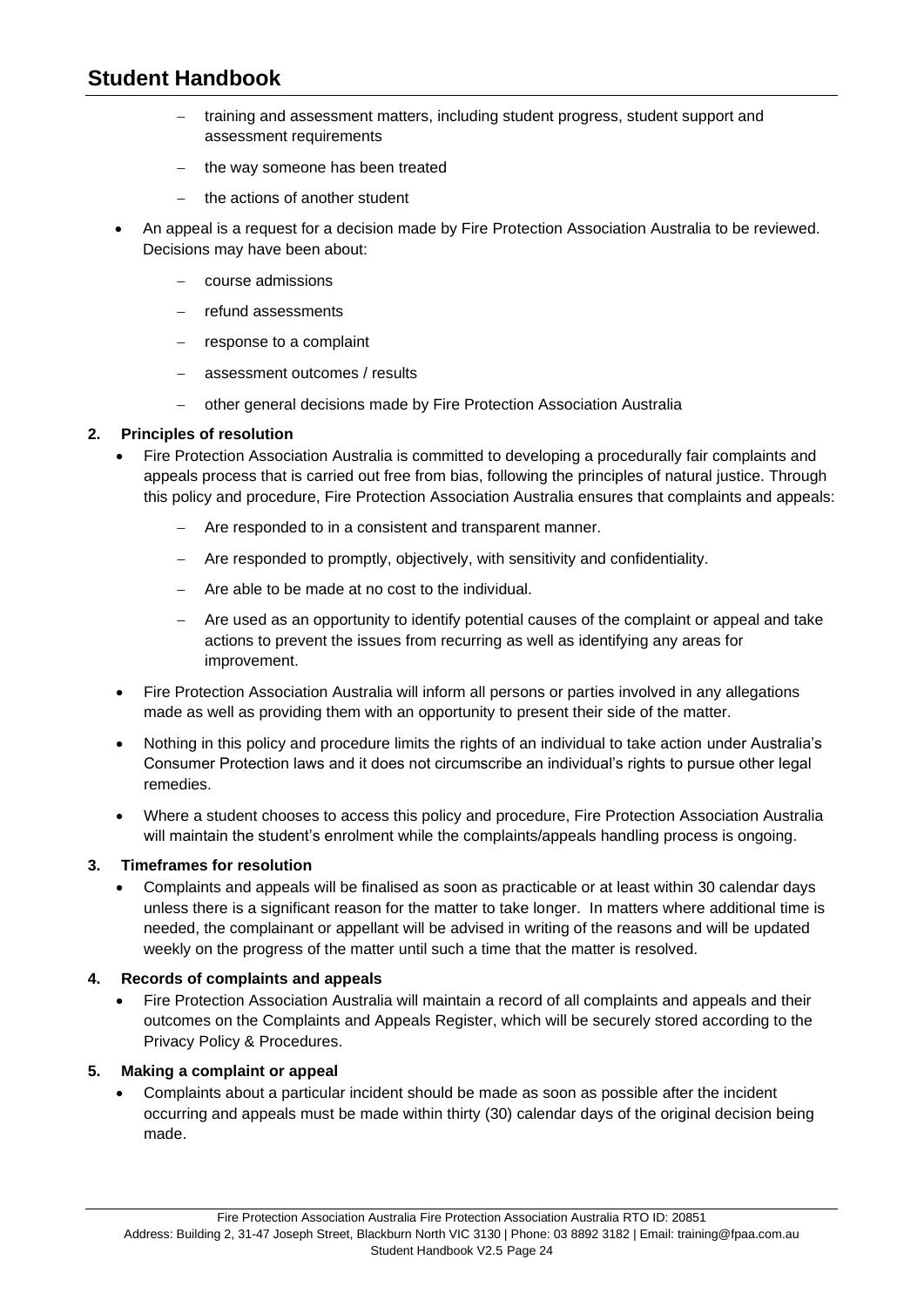- Complaints and appeals must be made in writing using the *Complaints and Appeals Form*, or other written format and sent to Fire Protection Association Australia's head office at Building 2, 31-47 Joseph Street, Blackburn North VIC 3130 attention to the Chief Executive Officer.
- When making a complaint or appeal, provide as much information as possible to enable Fire Protection Association Australia to investigate and determine an appropriate solution. This should include:
	- The issue you are complaining about or the decision you are appealing describe what happened and how it affected you.
	- − Any evidence you have to support your complaint or appeal.
	- − Details about the steps you have already taken to resolve the issue.
	- Suggestions about how the matter might be resolved.
- Your complaint or appeal will be acknowledged in writing via email or post within 7 days.

## **6. Resolution of complaints and appeals**

- Some or all members of the management team of Fire Protection Association Australia will be involved in resolving complaints and appeals as outlined in the procedures.
- Where a complaint or appeal involves another individual or organisation, they will be given the opportunity to respond to any allegations made.
- Where a third-party delivering Services on behalf of the RTO is involved, they will be included in the process of resolving the complaint or appeal.
- In the case of an assessment appeal, an assessor who is independent from the original decision will assess the original task again. The outcome of this assessment will be the result granted for the assessment task.

## **7. Independent parties**

- Fire Protection Association Australia acknowledges the need for an appropriate independent party to be appointed to review a matter where this is requested by the complainant or appellant and the internal processes have failed to resolve the matter.
- Complainants and appellants can find an appropriate independent party by calling the Resolution Institute on 02 9251 3366 or by searching the following directory, according to their locality and area of concern:<https://www.resolution.institute/australian-directory>
- Costs associated with independent parties to review a matter must be covered by the complainant/appellant unless the decision to include an independent party was made by Fire Protection Association Australia.
- Fire Protection Association Australia may also appoint the independent party to be involved in the resolution of a complaint or appeal where it is deemed necessary.
- Fire Protection Association Australia will provide complete cooperation with the external mediator investigating the complaint/appeal and will be bound by the recommendations arising out of this process.
- The CEO will ensure that any recommendations made are implemented within twenty (20) days of being notified of the recommendations. The complainant or appellant will also be formally notified in writing of the outcome of the mediation.

## **8. External complaint avenues**

Complaints can also be made via the following avenues:

• National Training Complaints Hotline: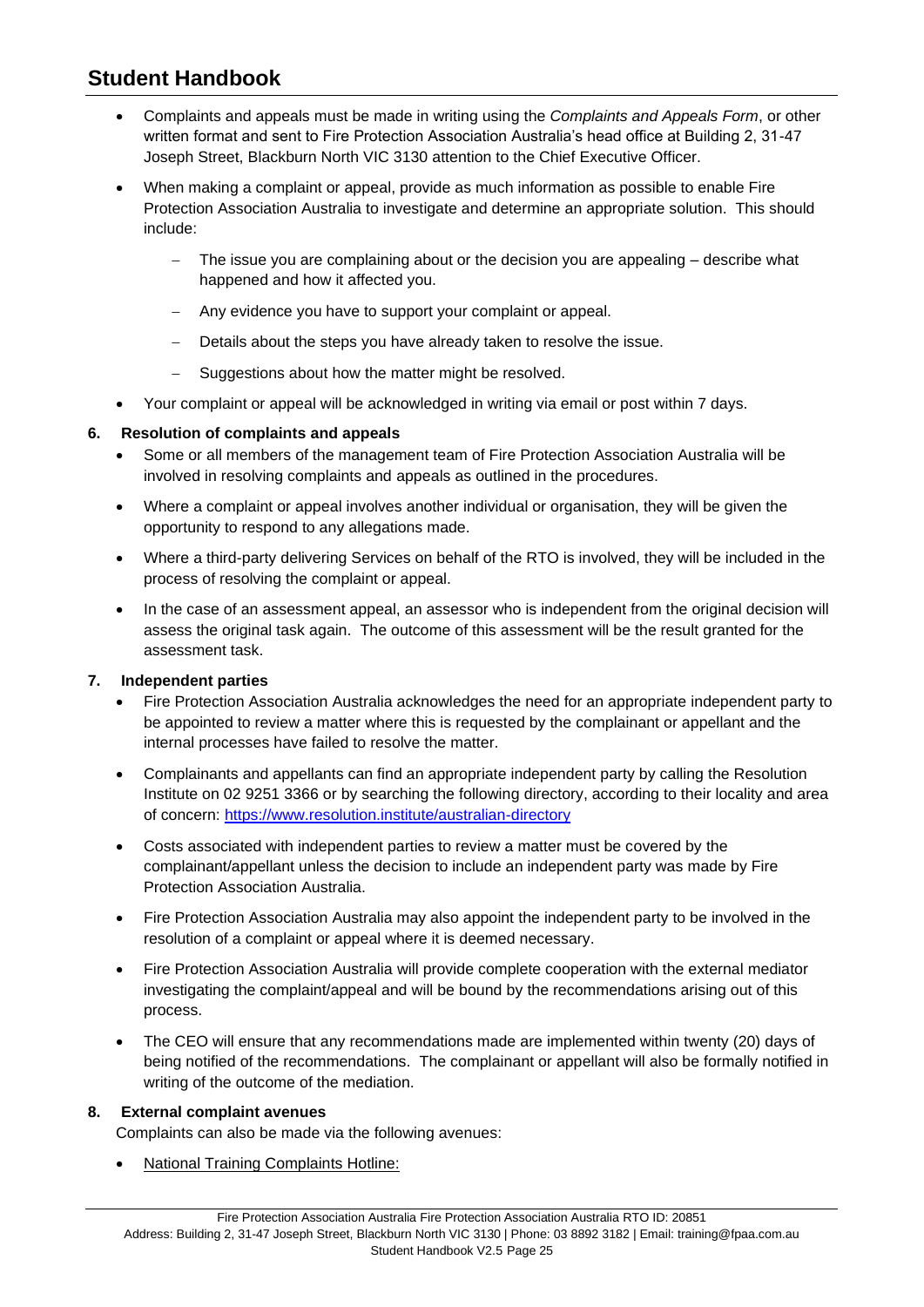The National Training Complaints Hotline is a national service for consumers to register complaints concerning vocational education and training. The service refers consumers to the appropriate agency/authority/jurisdiction to assist with their complaint. Consumers can register a complaint with the National Training Complaints Hotline by:

- − Phone**:** 13 38 73, Monday–Friday, 8am to 6pm nationally.
- − Email: [ntch@education.gov.au](mailto:ntch@education.gov.au)

For more information about the National Training Complaints Hotline, refer to the following webpage: <https://www.education.gov.au/NTCH>

• Australian Skills Quality Authority (ASQA):

Complainants may also complain to Fire Protection Association Australia's registering body, Australian Skills Quality Authority (ASQA).

ASQA can investigate complaints about Fire Protection Association Australia in relation to:

- the quality of our training and assessment
- our marketing and advertising practices

#### **For students:**

- ASQA may not be able to investigate complaint if you do not include evidence that you have already exhausted our formal internal complaints process as above.
- If your complaint does not fall within ASQA's jurisdiction, it may be resolved more quickly if you directly contact the agency responsible as listed on the relevant webpage below.
- Please refer to the following webpage below before making a complaint to ASQA: <https://www.asqa.gov.au/complaints>

#### **For other stakeholders:**

Information about the process and information you should provide is available here: <https://www.asqa.gov.au/complaints>

#### **9. Publication**

<span id="page-25-0"></span>This policy and procedure will be published in the Student Handbook and on Fire Protection Association Australia's website.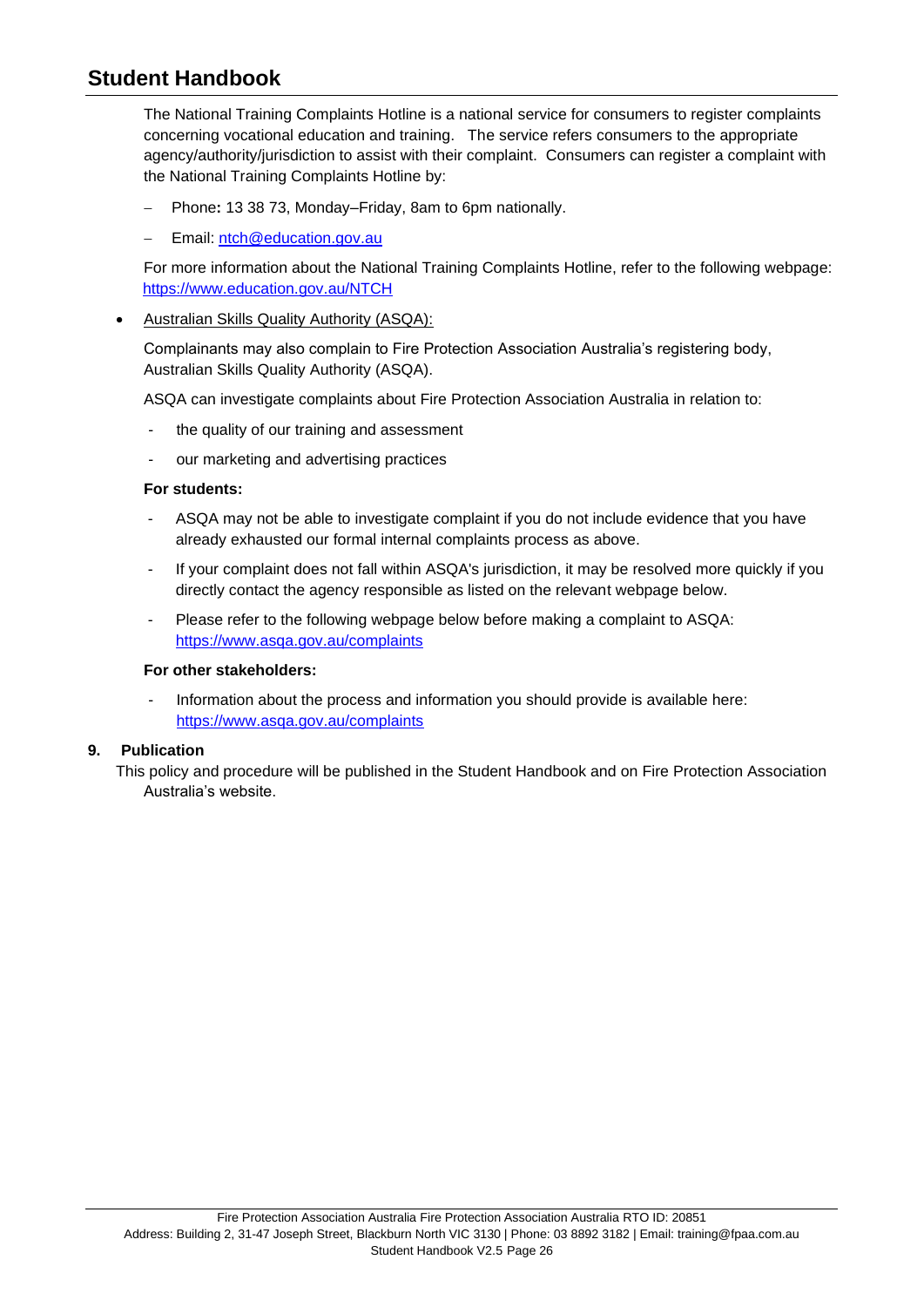## *ISSUING OF CERTIFICATION DOCUMENTS*

On completion of your course and payment of all relevant fees, we will issue you with a qualification (testamur/certificate) and record of results within thirty (30) days. The record of results will show the units of competency achieved in the course and corresponding results.

Where a student withdraws or partially completes a course, a Statement of Attainment will be issued within thirty (30) days of withdrawal as long as all relevant fees have been paid. A record of results will only be provided with a statement of attainment where requested.

Fire Protection Association Australia reserves the right to with-hold the issuance of qualifications and Statements of Attainment until all fees related to the course or qualification have been paid, except where Fire Protection Association Australia is not permitted to do so by law.

Fire Protection Association Australia must have a valid USI on file for the student for a qualification or Statement to be issued.

**Re-Issuing Statements and Qualifications**

Records of qualifications and unit achievement are kept on record for a period of at least thirty (30) years. Students can request copies of any of these statements or qualifications at any time for an additional charge. Refer to our Fees and Charges section for the current fee.

## <span id="page-26-0"></span>*POLICY DEFINITIONS*

**Appeal** means a request for a decision made by Fire Protection Association Australia to be reviewed

**ASQA** means Australian Skills Quality Authority, the national VET regulator and the RTO's registering body

**Complaint** means a person's formal expression of dissatisfaction with any product or service provided by Fire Protection Association Australia

**Fee Payer** means the nominated payer of a student's course fees, usually either the student or the employer paying on behalf of the student

**Services** means training, assessment, related educational and support services and/or activities related to the recruitment of prospective learners. It does not include services such as student counselling, mediation or ICT support

**SRTOs** means the Standards for RTOs 2015 – refer definition of 'Standards'

<span id="page-26-1"></span>**Standards** means the Standards for Registered Training Organisations (RTOs) 2015 of the VET Quality Framework which can be accessed from [www.asqa.gov.au](http://www.asqa.gov.au/)